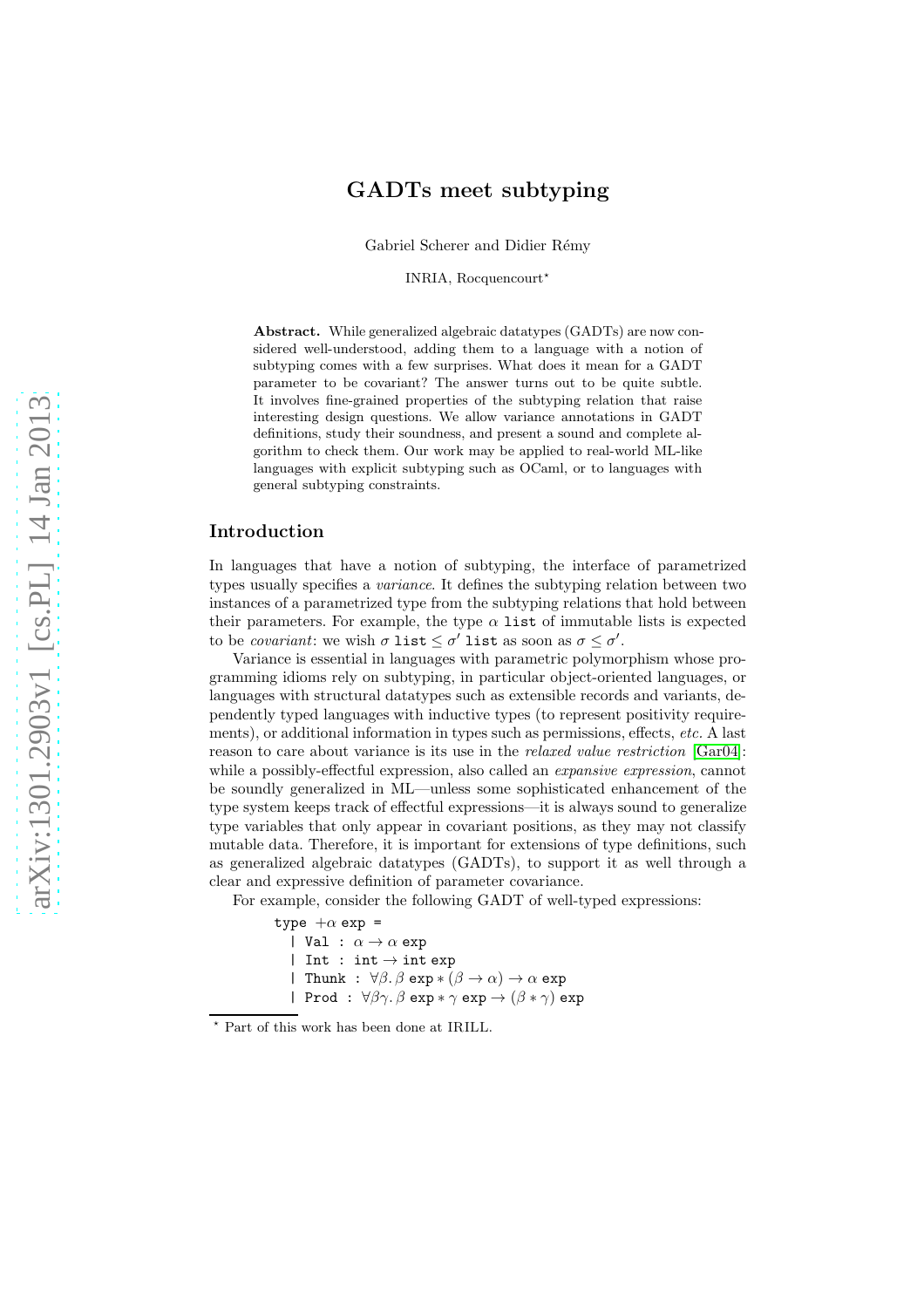Is it safe to say that exp is covariant in its type parameter? It turns out that, using the subtyping relation of the OCaml type system, the answer is "yes". But, surprisingly to us, in a type system with a top type  $\top$ , the answer would be "no". We introduce this example in details in §[1—](#page-2-0)and present some interesting counter-examples of incorrect variance annotations.

Verifying variance annotations for simple algebraic datatypes is straightforward: it suffices to check that covariant type variables appear only positively and contravariant variables only negatively in the types of the arguments of the datatype constructors. GADTs can be formalized as extensions of datatypes where constructors have typed arguments, but also a set of existential variables and equality constraints. Then, the simple check of algebraic datatypes apparently becomes a searching problem: witnesses for existentials must be found so as to satisfy the equality constraints. That is, there is a natural correctness criterion (already present in previous work); however, it is expressed in a "semantic" form that is not suitable for a simple implementation in a type checker. We present this semantic criterion in §[2](#page-4-0) after reviewing the formal framework of variance-based subtyping.

The main contribution of our work, described in §[3,](#page-10-0) is to develop a syntactic criterion that ensures the semantics criterion. Our solution extends the simple check of algebraic datatypes in a non-obvious way by introducing two new notions. First, *upward and downward-closure* of type constructors explains how to check that a single equality constraint is still satisfiable in presence of variance (but also raises interesting design issues for the subtyping relation). Second, *zipping* explains when witnesses exist for existential variables, that is, when multiple constraints using the same existential may soundly be used without interfering with each other. These two properties are combined into a new syntactic judgment of *decomposability* that is central to our syntactic criterion. We prove that our syntactic criterion is sound and complete with respect to the semantic criterion. The proof of soundness is relatively direct, but completeness is much harder.

We discuss the implication of our results in §[4,](#page-14-0) in particular the notion of upward and downward-closure properties of type constructors, on the design of a subtyping relation. We also contrast this approach, motivated by the needs of a language of a ML family, with a different and mostly orthogonal approach taken by existing object-oriented languages, namely C♯ and Scala, where a natural notion of GADTs involves subtyping constraints, rather than equality constraints. We can re-evaluate our syntactic criterion in this setting: it is still sound, but the question of completeness is left open.

In summary, we propose a syntactic criterion for checking the soundness of variance annotations of GADTs with equality constraints in a language with subtyping. Our work is directly applicable to the OCaml language, but our approach can also be transposed to languages with general subtyping constraints, and raises interesting design questions. A long version of the present article, containing the detailed proofs and additional details and discussion, is available online [\[SR\]](#page-19-1).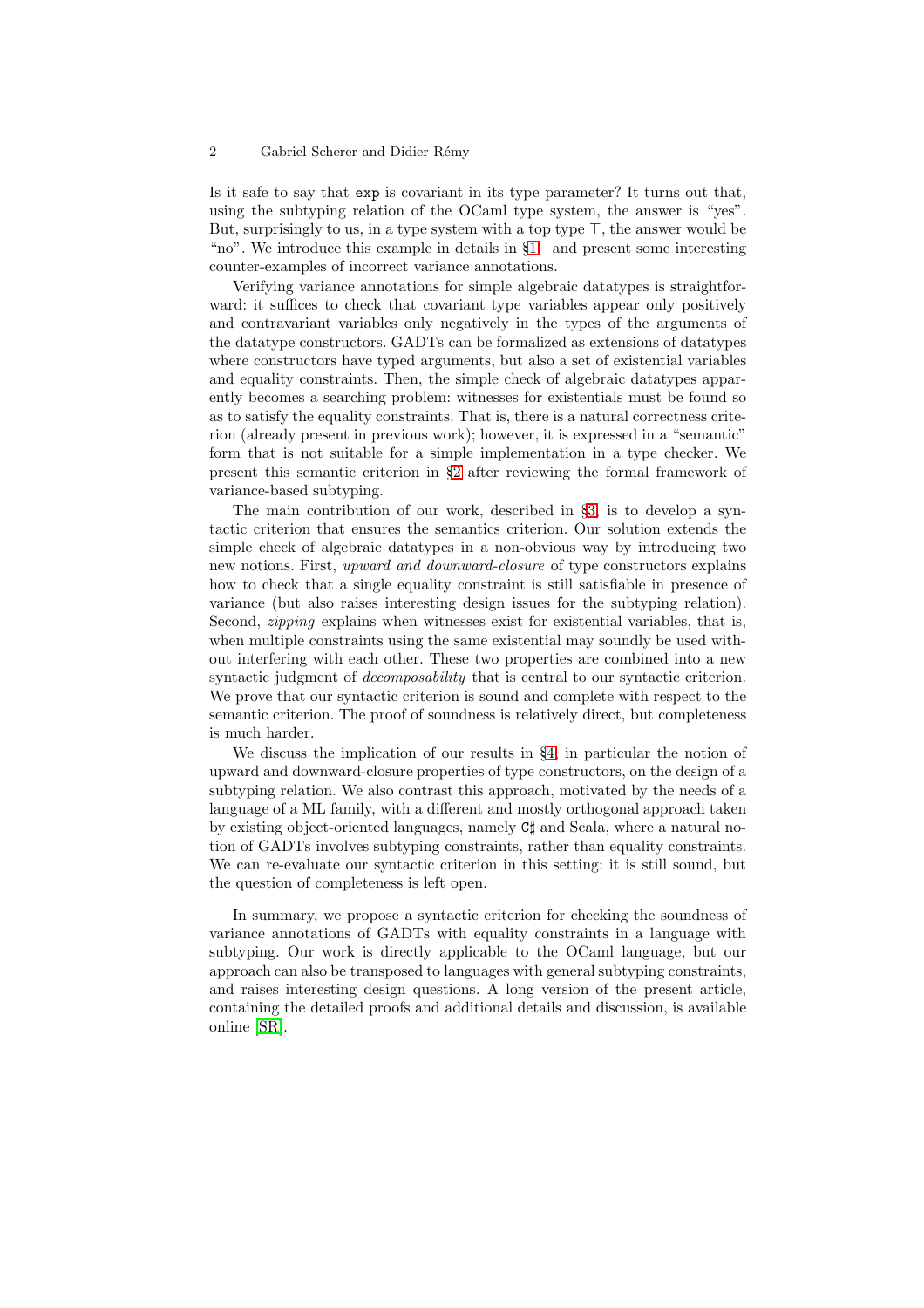## <span id="page-2-0"></span>1 Examples

Let us first explain why it is reasonable to say that  $\alpha$  exp is covariant. Informally, if we are able to coerce a value of type  $\alpha$  into one of type  $\alpha'$  (we write  $(\mathbf{v} > \alpha')$ to explicitly cast a value v of type  $\alpha$  to a value of type  $\alpha'$ ), then we are also able to transform a value of type  $\alpha$  exp into one of type  $\alpha'$  exp. Here is some pseudo-code<sup>[1](#page-2-1)</sup> for the coercion function:

```
let coerce : \alpha exp \rightarrow \alpha' exp = function
  | Val (v : \alpha) \rightarrow Val (v : \alpha')| Int n -> Int n
  | Thunk \beta (b : \beta exp) (f : \beta \rightarrow \alpha) ->
     Thunk \beta b (fun x -> (f x :> \alpha'))
  | Prod \beta \gamma ((b, c) : \beta exp * \gamma exp) ->
     (* if \beta * \gamma \leq \alpha', then \alpha' is of the form \beta' * \gamma'with \beta \leq \beta' and \gamma \leq \gamma' *)
     Prod \beta' \gamma' ((b :> \beta' exp), (c :> \gamma' exp))
```
In the Prod case, we make an informal use of something we know about the OCaml type system: the supertypes of a tuple are all tuples. By entering the branch, we gain the knowledge that  $\alpha$  must be equal to some type of the form  $\beta * \gamma$ . So from  $\alpha \leq \alpha'$  we know that  $\beta * \gamma \leq \alpha'$ . Therefore,  $\alpha'$  must itself be a pair of the form  $\beta' * \gamma'$ . By covariance of the product, we deduce that  $\beta \leq \beta'$  and  $\gamma \leq \gamma'$ . We may thus conclude by casting at types  $\beta'$  exp and  $\gamma'$  exp, recursively.

Similarly, in the Int case, we know that  $\alpha$  must be an int and therefore an int exp is returned. This is because we know that, in OCaml, no type is above int: if int  $\leq \tau$ , then  $\tau$  must be int.

What we use in both cases is reasoning of the form<sup>[2](#page-2-2)</sup>: "if  $T[\overline{\beta}] \leq \alpha'$ , then I know that  $\alpha'$  is of the form  $T[\overline{\beta}']$  for some  $\overline{\beta}'$ . We call this an *upward closure* property: when we "go up" from a  $T[\overline{\beta}]$ , we only find types that also have the structure of  $T$ . Similarly, for contravariant parameters, we would need a *downward closure* property: T is downward-closed if  $T[\overline{\beta}] \ge \alpha'$  entails that  $\alpha'$  is of the form  $T[\overline{\beta}']$ .

Before studying a more troubling example, we define the classic equality type  $(\alpha, \beta)$  eq and the corresponding casting function cast :  $\forall \alpha \beta$ . $(\alpha, \beta)$  eq  $\rightarrow \alpha \rightarrow \beta$ :

| type $(\alpha, \beta)$ eq = |  |                                                 |  | let cast $r =$                                          |
|-----------------------------|--|-------------------------------------------------|--|---------------------------------------------------------|
|                             |  | Refl : $\forall \gamma$ . $(\gamma, \gamma)$ eq |  | match r with Refl $\rightarrow$ (fun x $\rightarrow$ x) |

Notice that it would be unsound<sup>[3](#page-2-3)</sup> to define  $eq$  as covariant, even in only one parameter. For example, if we had type  $(+\alpha, =\beta)$  eq, from any  $\sigma \leq \tau$ , we could subtype  $(\sigma, \sigma)$  eq into  $(\tau, \sigma)$  eq, allowing a cast from any value of type  $\tau$  back into one of type  $\sigma$ , which is unsound in general.

<span id="page-2-1"></span><sup>&</sup>lt;sup>1</sup> The variables  $\beta'$  and  $\gamma'$  of the Prod case are never really defined, only justified at the meta-level, making this code only an informal sketch.

<span id="page-2-2"></span><sup>&</sup>lt;sup>2</sup> We write  $T[\overline{\beta}]$  for a type expression T that may contain free occurrences of variables  $\overline{\beta}$  and  $T[\overline{\sigma}]$  for the simultaneous substitution of  $\overline{\sigma}$  for  $\overline{\beta}$  in T.

<span id="page-2-3"></span> $^3$  This counterexample is due to Jeremy Yallop.  $\,$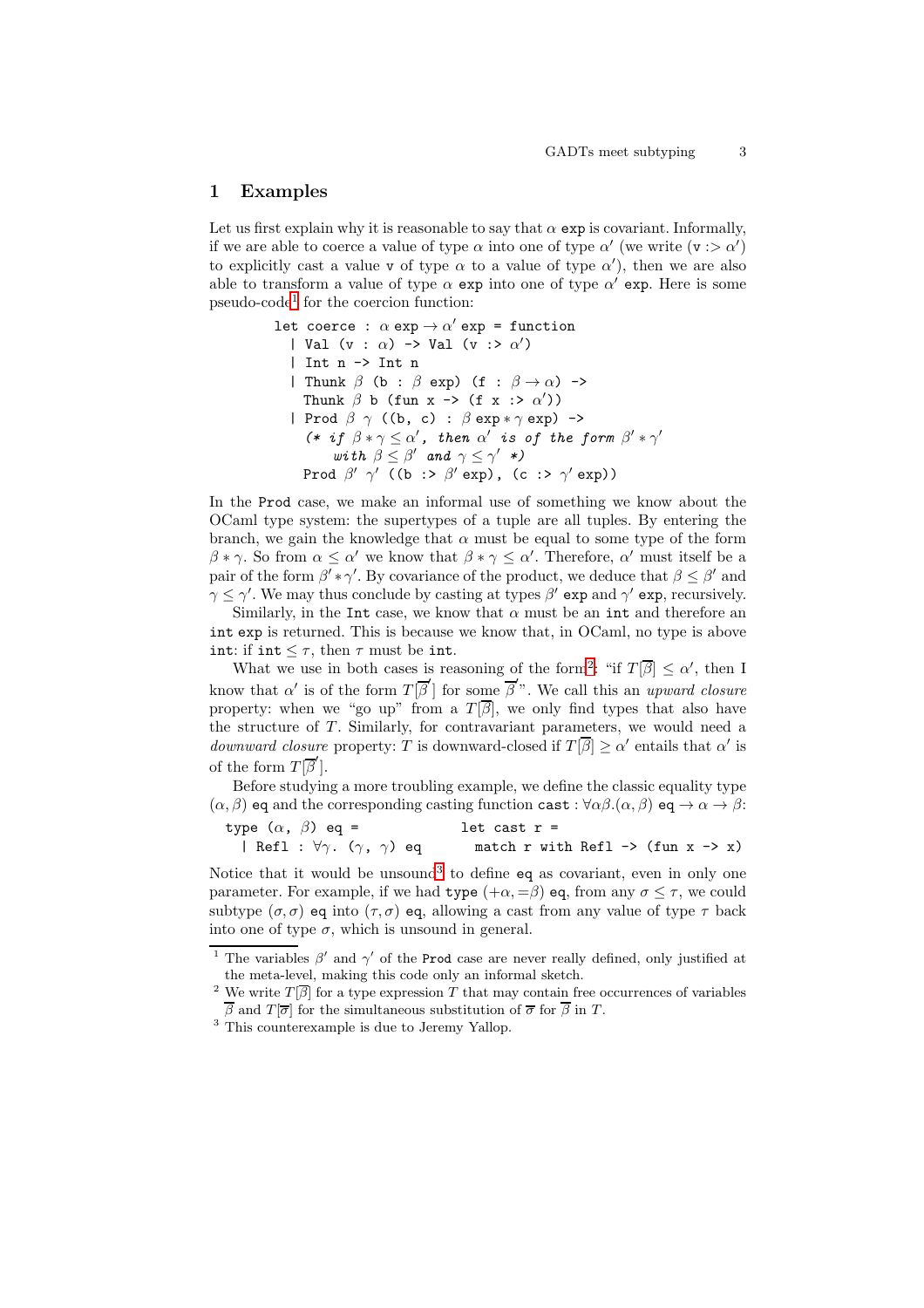As a counter-example, the following declaration is incorrect: the type  $\alpha$  bad cannot be declared covariant.

```
type +\alpha bad =
  | K : \leq m : int > \rightarrow \leq m : int > badlet v = (K \text{ (object method m = 1 end)} \Rightarrow \text{ > bad)}
```
This declaration uses the OCaml object type  $\leq m$ : int  $\geq$ , which qualifies objects having a method m returning an integer. It is a subtype of object types with fewer methods, in this case the empty object type  $\lt$   $\gt$ , so the alleged covariance of bad, if accepted by the compiler, would allow us to cast a value of type  $\leq m$ : int  $\geq$  bad into one of type  $\leq \geq$  bad and thus have the above value v of type <> bad. However, if such a value v existed, we could produce an equality witness  $\langle \langle \rangle$ ,  $\langle m : \text{int} \rangle$  eq that allows to cast any empty object of type  $\leq$  > into an object of type  $\leq$  m : int >, but this is unsound, of course!

```
let get_eq : \alpha bad \rightarrow (\alpha, \leq m : int >) eq = function
  | K _ -> Refl (*) (*) (\ast locally \alpha = \leq m : int > \ast)let wrong : \langle \rangle -> \langle \rangle m : int > =
  let eq : (< \rangle, < m : int >) eq = get_eq v in cast eq
```
It is possible to reproduce this example using a different feature of the OCaml type system named *private type abbreviation*<sup>[4](#page-3-0)</sup>: a module using a type  $\mathsf{type}\ s = \tau$ *internally* may describe its interface as type  $s = private \tau$ . This is a compromise between a type abbreviation and an abstract type: it is possible to cast a value of type s into one of type  $\tau$ , but not, conversely, to construct a value of type s from one of type  $\tau$ . In other words, s is a strict subtype of  $\tau$ : we have s  $\leq$  $\tau$  but not  $s \geq \tau$ . Take for example type file\_descr = private int: this semi-abstraction is useful to enforce invariants by restricting the construction of values of type file\_descr, while allowing users to conveniently and efficiently destruct them for inspection at type int. Using an unsound but quite innocentlooking covariant GADT datatype, one is able to construct a function to cast any integer into a file\_descr, which defeats the purpose of this abstraction—see the extended version of this article for the full example.

The difference between the former, correct Prod case and those two latter situations with unsound variance is the notion of upward closure. The types  $\alpha * \beta$ and int used in the correct example were upward-closed. On the contrary, the private type file\_descr has a distinct supertype int, and similarly, the object type  $\leq$  m: int  $\geq$  has a supertype  $\leq$   $\geq$  with a different structure (no method m).

Finally, the need for covariance of  $\alpha$  exp can be justified either by applications using subtyping on data (for example object types or polymorphic variants), or by the relaxed value restriction. If we used the Thunk constructor to delay a computation returning an object of type  $\leq m$ : int  $\geq$ , that is itself of type  $\leq$  m : int  $\geq$  exp, we may need to see it as a computation returning the empty object < >. We could also wish to define an abstract interface through a module boundary that would not expose any implementation detail about the datatype; for example, using Product to implement a list interface.

<span id="page-3-0"></span><sup>4</sup> This counterexample is due to Jacques Garrigue.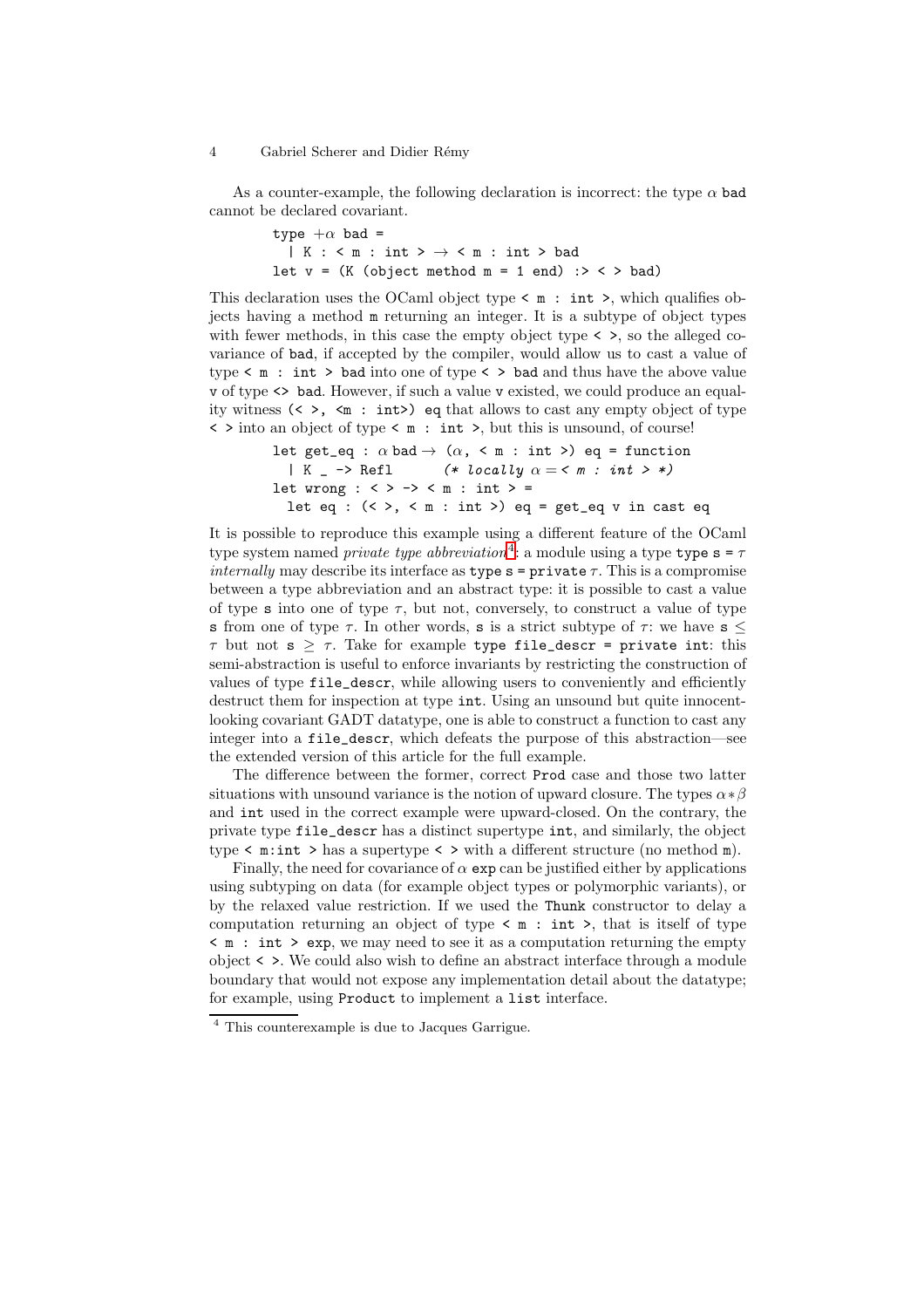```
module Exp : sig
  type \alpha exp
  val inj : \alpha \rightarrow \alpha exp
  val pair : \alpha exp -> \beta exp -> (\alpha * \beta) exp
  val fst : (\alpha * \beta) exp -> \alpha exp
end
```
What would then be the type of  $Exp.inj$  []? In presence of the value restriction, this application cannot be generalized, and we get a weak polymorphic type ? $\alpha$  list Exp.exp for some non-generalized inference variable ? $\alpha$ . If we change the interface to express that Exp.exp is covariant, then we get the expected polymorphic type  $\forall \alpha \ldotp \alpha$  list Exp.exp.

## <span id="page-4-0"></span>2 A formal setting

#### 2.1 The subtyping relation

Ground types consist of base type q, types  $\tau$  p, function types  $\tau_1 \rightarrow \tau_2$ , product types  $\tau_1 * \tau_2$ , and a set of algebraic datatypes  $\overline{\sigma}$  t. We also write  $\sigma$  and  $\rho$  for types,  $\overline{\sigma}$  for a sequence of types  $(\sigma_i)_{i\in I}$ , and we use prefix notation for datatype parameters, as is the usage in ML. Datatypes may be user-defined by toplevel declarations of the form:

$$
type \overline{v\alpha} t = K_1 \text{ of } \tau^1[\overline{\alpha}] \mid \dots K_n \text{ of } \tau^n[\overline{\alpha}]
$$

This is a disjoint sum: the constructors  $K_c$  represent all possible cases and each type  $\tau^c[\overline{\alpha}]$  is the domain of the constructor  $K_c$ . Applying  $K_c$  to an argument e of a corresponding ground type  $\tau[\overline{\sigma}]$  constructs a term of type  $\overline{\sigma}$  t. Values of this type are deconstructed using pattern matching clauses of the form  $K_c$   $x \to e$ , one for each constructor.

The sequence  $\overline{v\alpha}$  is a binding list of type variables  $\alpha_i$  along with their *variance annotation*  $v_i$ . Variances range in the set  $\{+,-, =, \infty\}$ . We may associate a relation  $(\prec_v)$  between types to each variance v:

- $-$  ≺<sub>+</sub> is the *covariant* relation (≤);
- ≺<sup>−</sup> is the *contravariant* relation (≥), the symmetric of (≤);
- ≺<sup>=</sup> is the *invariant* relation (=) defined as the intersection of (≤) and (≥);
- $-\prec_{\mathbf{M}}$  is the *irrelevant* relation ( $\mathbf{M}$ ), *i.e.* the full relation such that  $\sigma \mathbf{M} \tau$  holds for all types  $\sigma$  and  $\tau$ .

Given a reflexive transitive relation  $(\leq)$  on base types, the subtyping relation on ground types  $(\leq)$  is defined by the inference rules of Figure [1,](#page-5-0) which, in particular, give their meaning to the variance annotations  $\overline{v\alpha}$ . The judgment type  $\overline{v\alpha}$  t simply means that the type constructor t has been previously defined with the variance annotation  $\overline{v\alpha}$ . Notice that the rules for arrow and product types, [sub-Fun](#page-5-1) and [sub-Prod](#page-5-2), can be subsumed by the rule for datatypes [sub-Constr](#page-5-3). Indeed, one can consider them as special datatypes (with a specific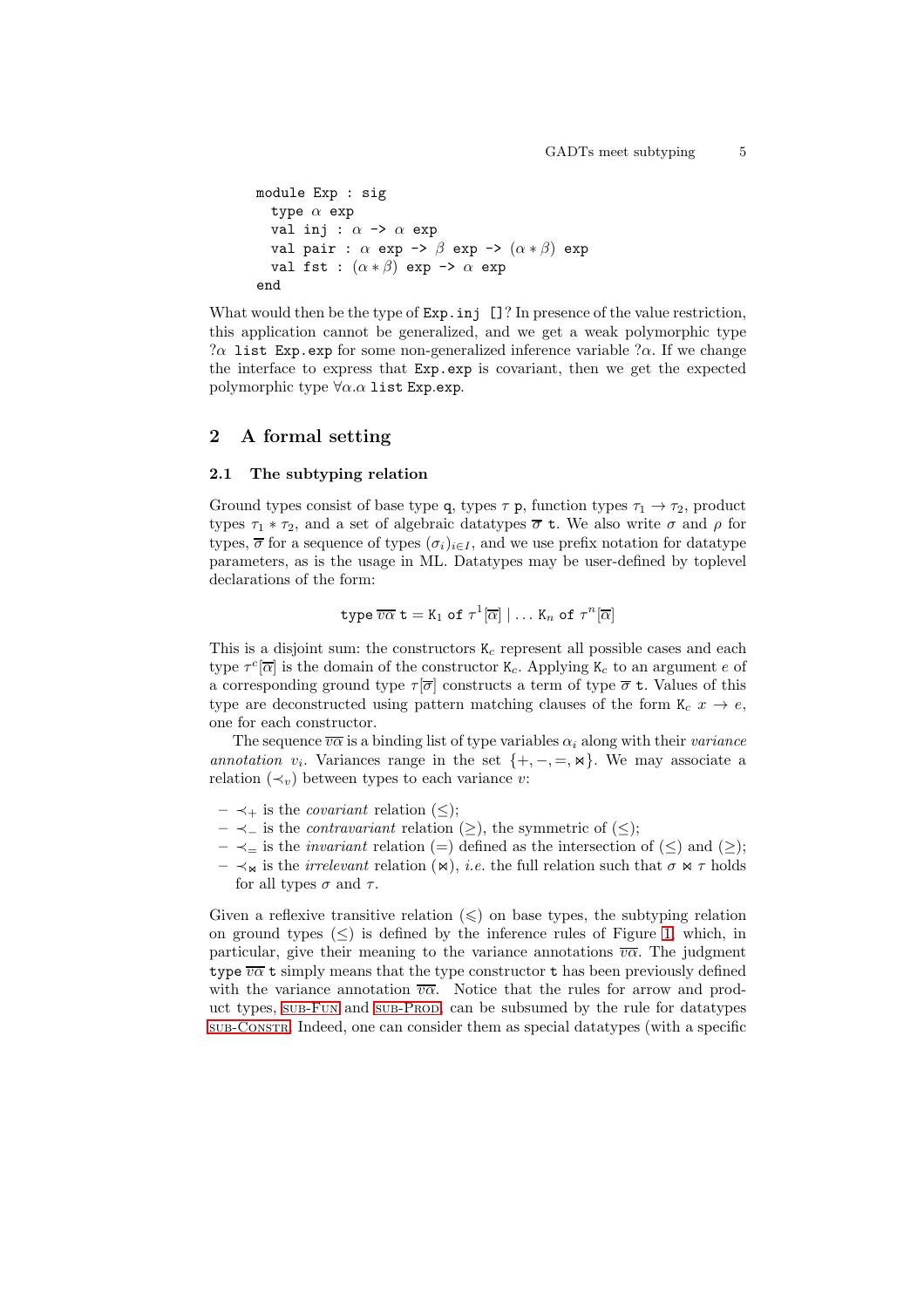<span id="page-5-2"></span>

| SUB-REFL<br>$\sigma \leq \sigma$                                                            | SUB-TRANS<br>$\sigma_2 \leq \sigma_3$<br>$\sigma_1 \leq \sigma_2$<br>$\sigma_1 \leq \sigma_3$                                                | SUB-FUN<br>$\sigma > \sigma'$ $\tau < \tau'$<br>$\sigma \to \tau \leq \sigma' \to \tau'$ |                              |
|---------------------------------------------------------------------------------------------|----------------------------------------------------------------------------------------------------------------------------------------------|------------------------------------------------------------------------------------------|------------------------------|
| SUB-PROD<br>$\sigma \leq \sigma'$ $\tau \leq \tau'$<br>$\sigma * \tau \leq \sigma' * \tau'$ | SUB-CONSTR<br>$\forall i, \, \sigma_i \prec_{v_i} \sigma'_i$<br>type $\overline{v\alpha}$ t<br>$\overline{\sigma}$ t $<\overline{\sigma}'$ t | $SUB-P$<br>$\sigma \leq \sigma'$<br>$\sigma p \leq \sigma' p$                            | $SUB-PO$<br>$\sigma p \le q$ |

<span id="page-5-5"></span><span id="page-5-4"></span><span id="page-5-3"></span><span id="page-5-1"></span><span id="page-5-0"></span>

|  | Fig. 1. Subtyping relation |  |
|--|----------------------------|--|
|--|----------------------------|--|

dynamic semantics) of variance  $(-, +)$  and  $(+, +)$ , respectively. For this reason, the following definitions will not explicitly detail the cases for arrows and products.

The rules [sub-P](#page-5-4) and [sub-PQ](#page-5-5) were added for the explicit purpose of introducing some amount of non-atomic subtyping in our relation. For two fixed type constructors p (unary) and q (nullary), we have  $\sigma$  p  $\leq$  q for any  $\sigma$ . Note that q is not a top type as it is not above all types, only above the  $\sigma$  p. Of course, we could add other such type constructors, but those are enough to make the system interesting and representative of complex subtype relation.

As usual in subtyping systems, we could reformulate our judgment in a syntax-directed way, to prove that it admits good inversion properties: if  $\bar{\sigma}$  t  $\leq$  $\overline{\sigma}'$  t and type  $\overline{v\alpha}$  t, then one can deduce that for each i,  $\sigma_i \prec_{v_i} \sigma'_i$ .

The non-atomic rule [sub-PQ](#page-5-5) ensures that our subtyping relation is not "too structured" and is a meaningful choice for a formal study applicable to realworld languages with possibly top or bottom types, private types, record width subtyping, etc. In particular, the type constructor p is *not* upward-closed (and conversely q is not downward-closed), as used informally in the examples and defined for arbitrary variances in the following way:

<span id="page-5-7"></span>**Definition 1 (Constructor closure).** A type constructor  $\overline{\alpha}$  **t** is v-closed if, *for any type sequence*  $\overline{\sigma}$  *and type*  $\tau$  *such that*  $\overline{\sigma}$  **t**  $\prec_v$   $\tau$  *hold, then*  $\tau$  *is necessarily equal to*  $\overline{\sigma}'$  **t** *for some*  $\overline{\sigma}'$ *.* 

#### <span id="page-5-6"></span>2.2 The algebra of variances

If we know that  $\overline{\sigma} \mathbf{t} \leq \overline{\sigma}' \mathbf{t}$ , that is  $\overline{\sigma} \mathbf{t} \prec_+ \overline{\sigma}' \mathbf{t}$ , and the constructor  $\mathbf{t}$  has variable  $\overline{v\alpha}$ , an inversion principle tells us that  $\sigma_i \prec_{v_i} \sigma'_i$  for each i. But what if we only know  $\overline{\sigma}$  **t**  $\prec_u \overline{\sigma}'$  **t** for some variance u different from (+)? If u is (-), we get the reverse relation  $\sigma_i \succ_{v_i} \sigma'_i$ . If u is  $(\infty)$ , we get  $\sigma_i \Join \sigma'_i$ , that is, nothing. This outlines a *composition* operation on variances  $u.v_i$ , such that if  $\overline{\sigma}$  t  $\prec_u \overline{\sigma}'$  t then  $\sigma_i \prec_{u.v_i} \sigma'_i$  holds. It is defined by the table in figure [2.2.](#page-5-6)

This operation is associative and commutative. Such an operator, and the algebraic properties of variances explained below, have already been used by other authors, for example [\[Abe06\]](#page-19-2).

There is a natural order relation between *variances*, which is the *coarser-than* order between the corresponding relations:  $v \leq w$  if and only if  $(\prec_v) \supseteq (\prec_w);$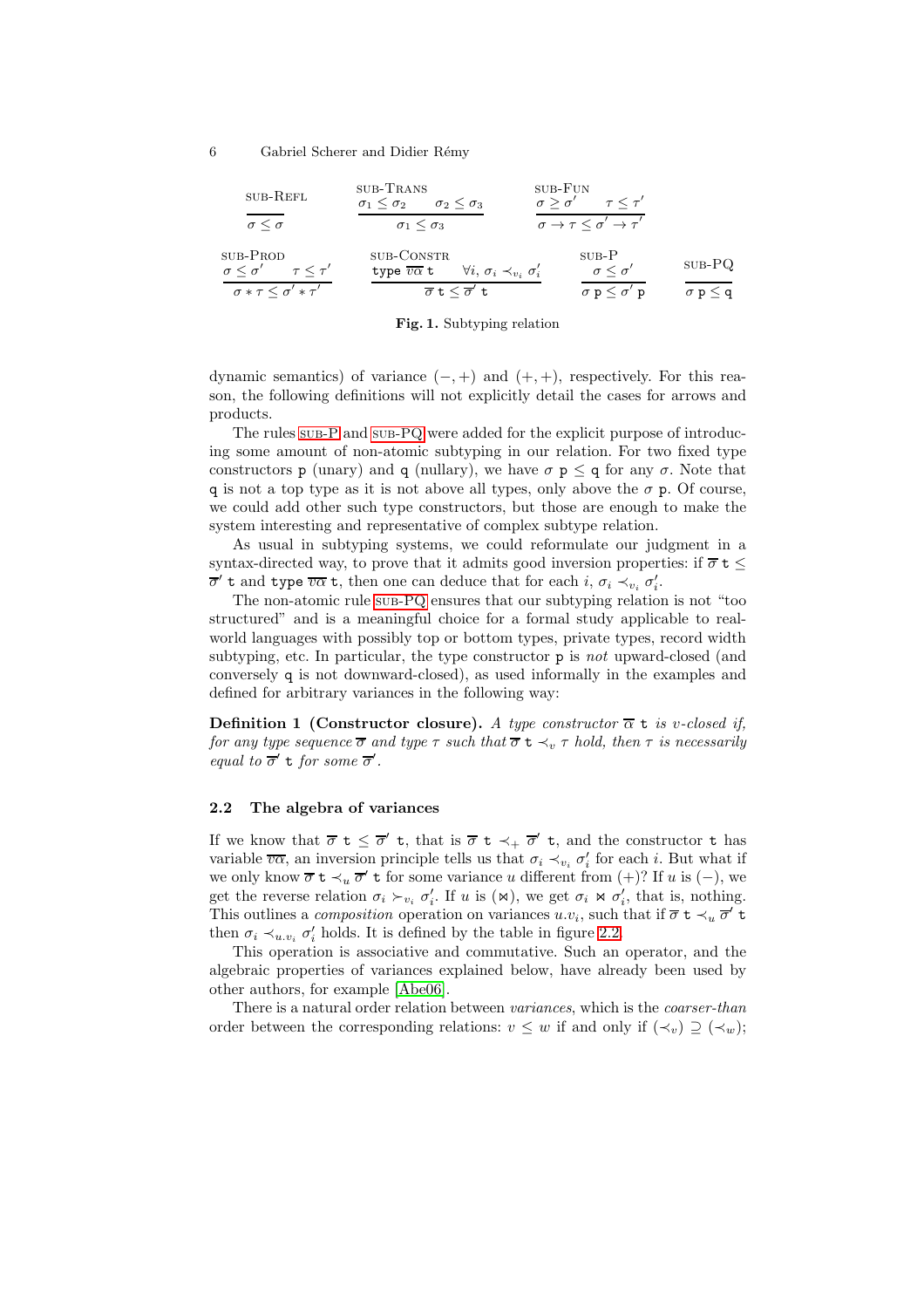*i.e.* if and only if, for all  $\sigma$  and  $\tau$ ,  $\sigma \prec_w \tau$  implies  $\sigma \prec_v \tau$ .<sup>[5](#page-6-0)</sup> This reflexive, partial order is described by the lattice diagram in figure [2.2.](#page-6-1) All variances are smaller than  $=$  and bigger than  $\bowtie$ .



<span id="page-6-1"></span>Fig. 2. Variance composition table

Fig. 3. Variance order diagram

From the order lattice on variances we can define join  $\vee$  and meet  $\wedge$  of variances:  $v \vee w$  is the biggest variance such that  $v \vee w \leq v$  and  $v \vee w \leq w$ ; conversely,  $v \wedge w$  is the lowest variance such that  $v \leq v \wedge w$  and  $w \leq v \wedge w$ . Finally, the composition operation is monotone: if  $v \leq v'$  then  $w.v \leq w.v'$  and  $v.w \leq v'.w.$ 

We often manipulate vectors  $\overline{v\alpha}$  of variable associated with variances, which correpond to the "context"  $\Gamma$  of a type declaration. We extend our operation pairwise on those contexts:  $\Gamma \vee \Gamma'$  and  $\Gamma \wedge \Gamma'$ , and the ordering between contexts  $\Gamma \leq \Gamma'$ . We also extend the variance-dependent subtyping relation  $(\prec_v)$ , which becomes an order  $(\prec_{\Gamma})$  between vectors of type of the same length:  $\overline{\sigma} \prec_{\overline{v\alpha}} \overline{\sigma}'$ holds when we have  $\sigma_i \prec_{v_i} \sigma'_i$  for all *i*.

## 2.3 A judgment for variance of type expressions

We define a judgment to check the variance of a type expression. Given a context Γ of the form  $\overline{v\alpha}$ , that is, where each variable is annotated with a variance, the judgment  $\Gamma \vdash \tau : v$  checks that the expression  $\tau$  varies along v when the variables of  $\tau$  vary along their variance in  $\Gamma$ . For example,  $(+\alpha) \vdash \tau[\alpha] : +$  holds when  $\tau[\alpha]$  is covariant in its variable  $\alpha$ . The inference rules for the judgment  $\Gamma \vdash \tau : v$ are defined on Figure [4.](#page-7-0)

The parameter v evolves when going into subderivations: when checking  $\Gamma \vdash$  $\tau_1 \to \tau_2 : v$ , contravariance is expressed by checking  $\Gamma \vdash \tau_1 : (v.-)$ . Previous work (on variance as [\[Abe06\]](#page-19-2) and [\[EKRY06\]](#page-19-3), but also on irrelevance as in [\[Pfe01\]](#page-19-4)) used no such parameter, but modified the context instead, checking  $\Gamma/- \vdash \tau_1$ for some "variance cancellation" operation  $vw/$  (see [\[Abe06\]](#page-19-2) for a principled

<span id="page-6-0"></span> $\frac{5}{5}$  The reason for this order reversal is that the relations occur as hypotheses, in negative position, in definition of subtyping: if we have  $v \leq w$  and type  $v\alpha$  t, it is safe to assume type  $w\alpha$  t, since  $\sigma \prec_w^{\bullet} \sigma'$  implies  $\sigma \prec_v^{\sigma'} \sigma'$ , which implies  $\sigma \tau \leq \sigma' \tau$ . One may also see it, as Abel notes, as an "information order": knowing that  $\sigma \prec_{+} \tau$ "gives you more information" than knowing that  $\sigma \prec_{\infty} \tau$ , therefore  $\infty \leq +$ .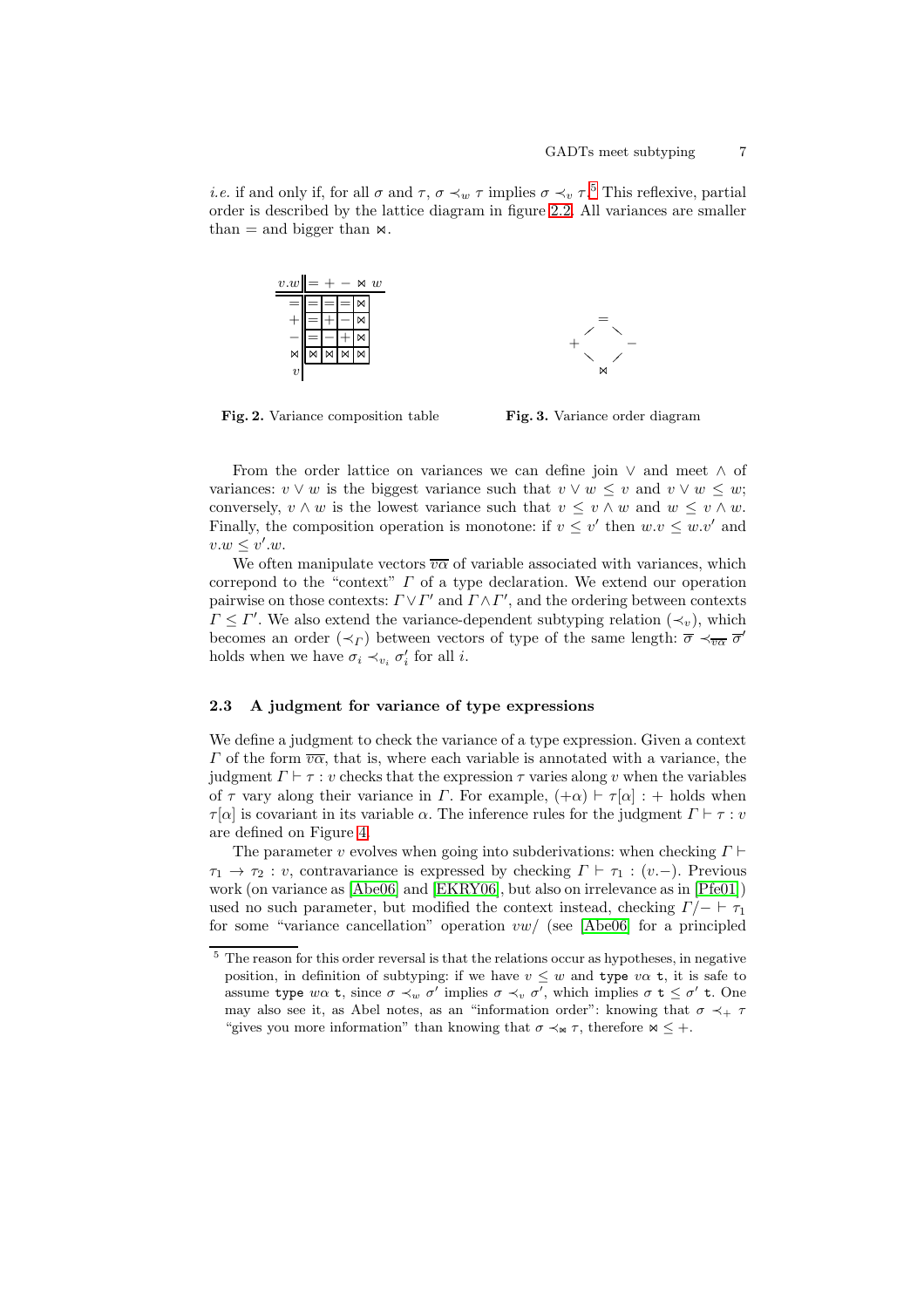<span id="page-7-2"></span>

| vc-Var                     |       | VC-CONSTR                               |                                                                                         |  |
|----------------------------|-------|-----------------------------------------|-----------------------------------------------------------------------------------------|--|
| $w\alpha \in \Gamma$       | w > v |                                         | $\Gamma \vdash$ type $\overline{w\alpha}$ t $\forall i, \Gamma \vdash \sigma_i : v.w_i$ |  |
| $\Gamma \vdash \alpha : v$ |       | $\Gamma \vdash \overline{\sigma} t : v$ |                                                                                         |  |

<span id="page-7-0"></span>Fig. 4. Variance assignment

presentation). Our own inference rules preserve the same context in the whole derivation and can be more easily adapted to the decomposability judgment  $\Gamma \vdash \tau : v \Rightarrow v'$  that we introduce in §[3.4.](#page-12-0)

*A semantics for variance assignment* This syntactic judgment  $\Gamma \vdash \tau : v$  corresponds to a semantic property about the types and context involved, which formalizes our intuition of "when the variables vary along  $\Gamma$ , the expression  $\tau$ varies along  $v$ ". We also give a few formal results about this judgment.

<span id="page-7-1"></span>Definition 2 (Interpretation of the variance checking judgment). *We write*  $[\![ \Gamma \vdash \tau : v ]\!]$  *for the property:*  $\forall \overline{\sigma}, \overline{\sigma}', \overline{\sigma} \prec_{\Gamma} \overline{\sigma}' \implies \tau[\overline{\sigma}] \prec_v \tau[\overline{\sigma}']$ .

#### Lemma 1 (Correctness of variance checking).

<span id="page-7-3"></span> $\Gamma \vdash \tau : v$  *is provable if and only if*  $\llbracket \Gamma \vdash \tau : v \rrbracket$  *holds.* 

#### Lemma 2 (Monotonicity).

*If*  $\Gamma \vdash \tau : v$  *is provable and*  $\Gamma \leq \Gamma'$  *then*  $\Gamma' \vdash \tau : v$  *is provable.* 

**Lemma 3 (Principality).** For any type  $\tau$  and any variance v, there exists a *minimal context*  $\Delta$  *such that*  $\Delta \vdash \tau : v$  *holds. That is, for any other context*  $\Gamma$ *such that*  $\Gamma \vdash \tau : v$ *, we have*  $\Delta \leq \Gamma$ *.* 

We can generalize inversion of head type constructors  $(\S2.1)$  $(\S2.1)$  to whole type expressions. The most general inversion is given by the principal context.

**Theorem 1 (Inversion).** *For any type*  $\tau[\overline{\alpha}]$ *, variance v, and type sequences*  $\overline{\sigma}$ *and*  $\overline{\sigma}'$ , the subtyping relation  $\tau[\overline{\sigma}] \prec_v \tau[\overline{\sigma}']$  holds if and only if the judgment  $\Gamma \vdash$  $\tau : v$  *holds for some context*  $\Gamma$  *such that*  $\overline{\sigma} \prec_{\Gamma} \overline{\sigma}'$ . Furthermore, if  $\tau[\overline{\sigma}] \prec_v \tau[\overline{\sigma}']$ *holds, then*  $\overline{\sigma} \prec_{\Delta} \overline{\sigma}'$  *holds, where*  $\Delta$  *is the minimal context such that*  $\Delta \vdash \tau : v$ *.* 

#### 2.4 Variance annotations in ADTs

As a preparation for the difficult case of GADTs, we first present our approach in the well-understood case of algebraic datatypes. We exhibit a semantic criterion that justifies the correctness of a variance annotation; then, we propose an equivalent syntactic judgment. Of course, we recover the usual criterion that covariant variables should only occur positively.

In general, an ADT definition of the form

$$
type\ \overline{v\alpha}\ t = \big|_{c \in C} \ K_c \ \text{of}\ \tau^c[\overline{\alpha}]
$$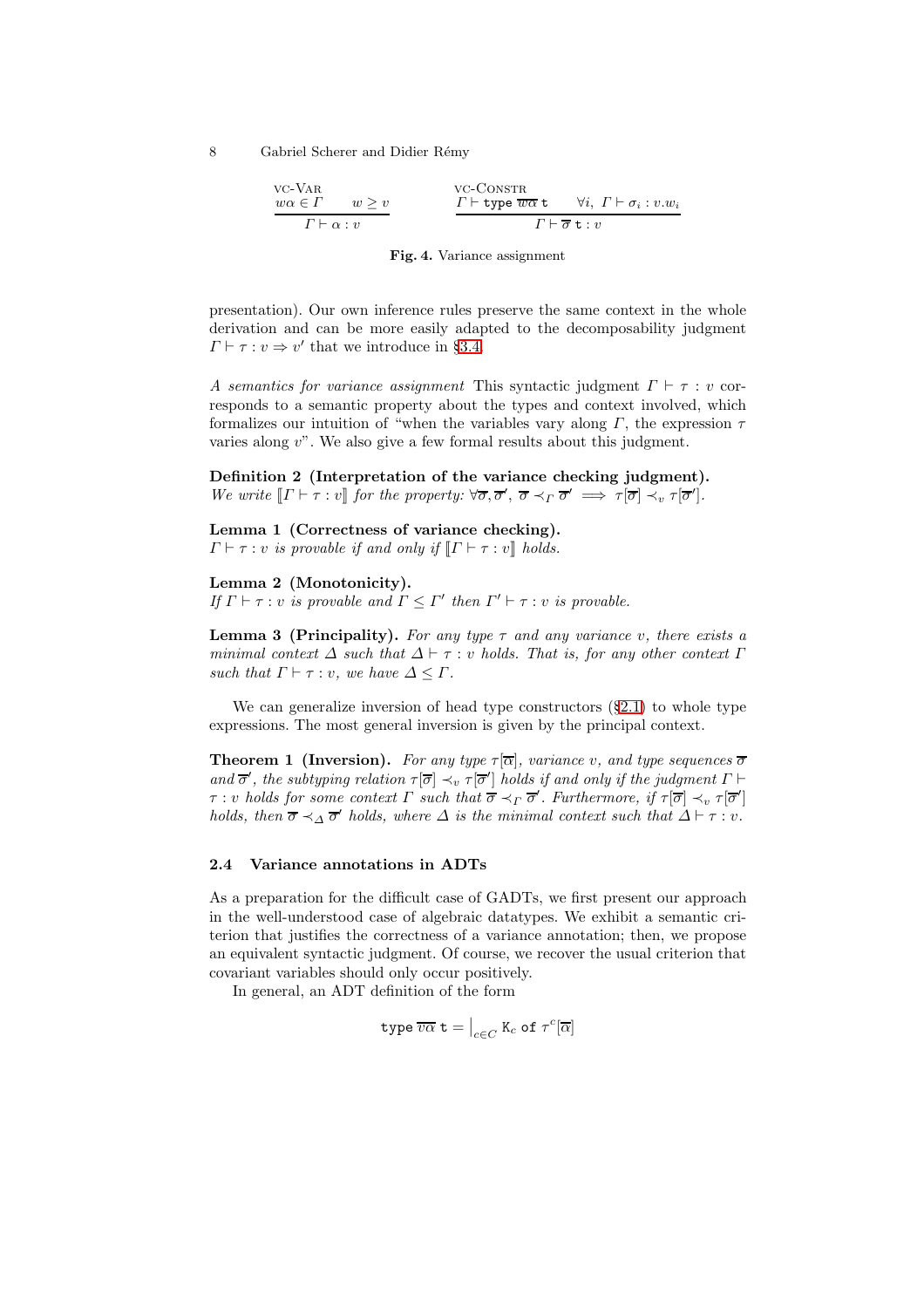cannot be accepted with any variance  $\overline{v\alpha}$  t. For example, the declaration (type  $v\alpha$  inv = Fun of  $\alpha \to \alpha$ ) is only sound when v is invariant. Accepting a variance assignment  $\overline{v\alpha}$  determines the relations between closed types  $\overline{\sigma}$  and  $\overline{\sigma}'$  under which the relation  $\overline{\sigma} \mathbf{t} \leq \overline{\sigma}' \mathbf{t}$  is correct.

In the definition of  $+\alpha$  exp we justified the covariance of exp by the existence of a coercion function. We now formalize this idea for the general case. To check the correctness of  $\overline{\sigma}$  **t**  $\leq \overline{\sigma}'$  **t** we check the existence of a coercion term that turns a closed value q of type  $\overline{\sigma}$  t into one of type  $\overline{\sigma}'$  t that is equal to q up to type information. We actually search for coercions of the form:

$$
\text{match } (q: \overline{\sigma} \text{ t}) \text{ with } |_{c \in C} \text{ K}_c(x: \tau^c[\overline{\sigma}]) \to \text{K}_c(x: > \tau^c[\overline{\sigma}'])
$$

Note that erasing types gives an  $\eta$ -expansion of the sum type, *i.e.* this is really a coercion. Hence, such a coercion exists if and only if it is well-typed, that is, each cast of the form  $(x : \tau^c[\overline{\sigma}] : > \tau^c[\overline{\sigma}'])$  is itself well-typed. This gives our semantic criterion for ADTs.

## <span id="page-8-1"></span>Definition 3 (Semantic soundness criterion for ADTs). *We accept the ADT definition of*  $\overline{v}a$ *t with constructors*  $(K_c \text{ of } \tau^c[\overline{\alpha}])_{c \in C}$  *if*

 $\forall c \in C, \forall \overline{\sigma}, \forall \overline{\sigma}', \quad \overline{\sigma} \mathbf{t} \leq \overline{\sigma}' \mathbf{t} \implies \tau^c[\overline{\sigma}] \leq \tau^c[\overline{\sigma}']$ 

*The syntactic criterion for ADTs* We notice that this criterion is exactly the semantic interpretation of the variance checking judgment (Definition [2\)](#page-7-1): the type type  $\overline{v\alpha}$  t is accepted if and only if the judgment  $\overline{v\alpha} \vdash \tau^c : (+)$  is derivable for each constructor type  $\tau^c[\overline{\alpha}]$ .

This syntactic criterion coincides with the well-known alogrithm implemented in type checkers<sup>[6](#page-8-0)</sup>: checking positive occurences of a variable  $\alpha$  corresponds to a proof obligation of the form  $\overline{v\alpha} \vdash \alpha : +$ , which is valid only when  $\alpha$  has variance  $(+)$  or  $(=)$  in  $\Gamma$ ; checking negative occurences correspond to a proof obligation  $\overline{v\alpha} \vdash \alpha : -$ , *etc.* This extends seamlessly to irrelevant variables, which must appear only under irrelevant context  $\overline{v\alpha} \vdash \alpha : \mathbf{w}$ —or not at all.

## 2.5 Variance annotations in GADTs

*A general description of GADTs* When used to build terms of type  $\overline{\alpha}$  t, a constructor K of  $\tau$  behaves like a function of type  $\forall \overline{\alpha}.(\tau \to \overline{\alpha} \ t)$ . Notice that the codomain is exactly  $\bar{\alpha}$  t, the type t instantiated with parametric variables. GADTs arise by relaxing this restriction, allowing constructors with richer types of the form  $\forall \overline{\alpha}.(\tau \to \overline{\sigma} t)$ . See for example the declaration of constructor Prod in the introduction:

| Prod :  $\forall \beta \gamma$ .  $\beta$  exp  $* \gamma$  exp  $\rightarrow (\beta * \gamma)$  exp

<span id="page-8-0"></span> $6$  One should keep in mind that this criterion suffers the usual bane of static typing, it can reject programs that do not go wrong: type  $-\alpha$  weird = K of  $\alpha * \bot$ . For more details, see the beginning of the §[3](#page-10-0) in the long version of this article.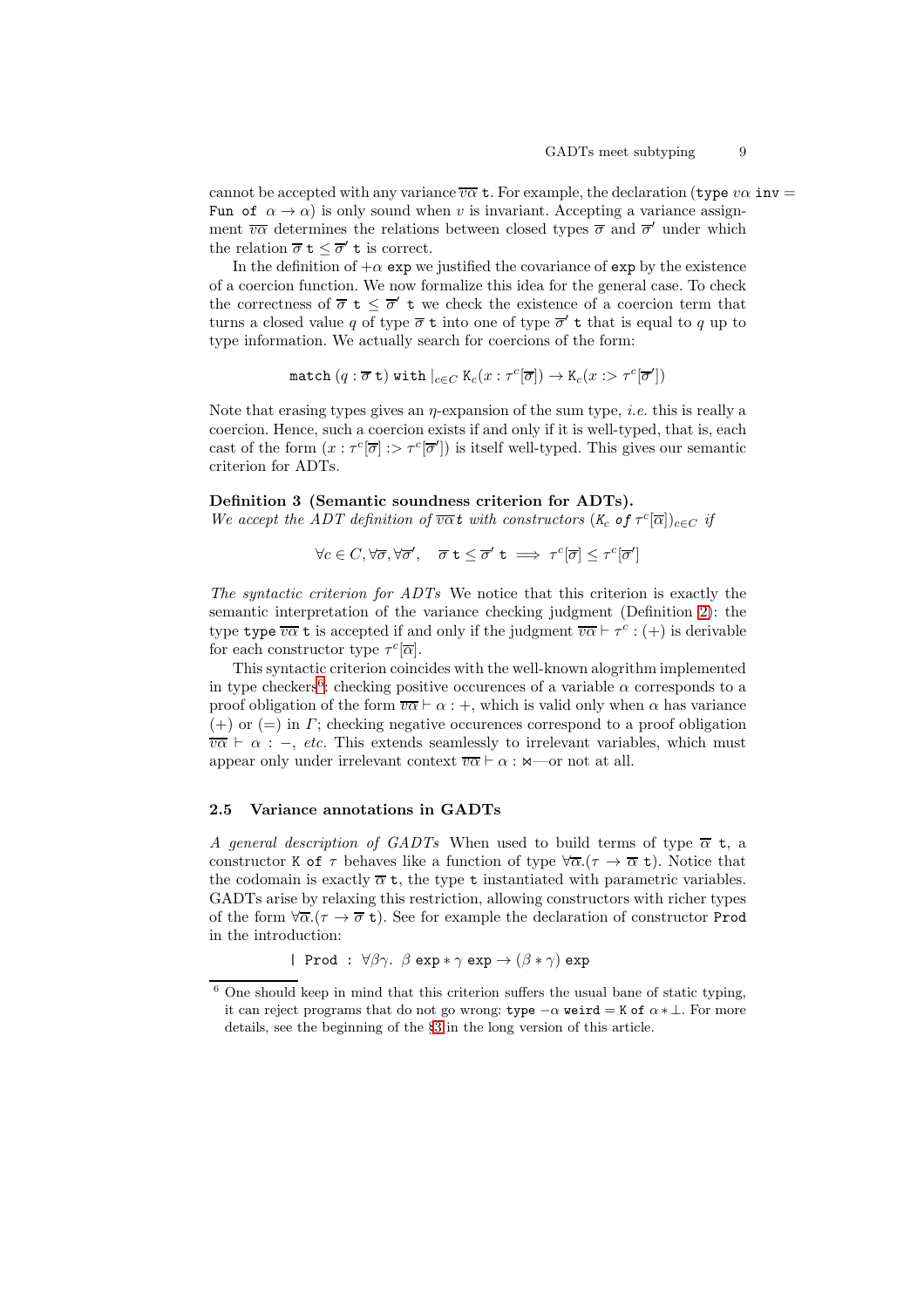Instead of being just  $\alpha$  exp, the codomain is now  $(\beta * \gamma)$  exp. We moved from simple algebraic datatypes to so-called *generalized* algebraic datatypes. This approach is natural and convenient for the users, so it is exactly the syntax chosen in languages with explicit GADTs support, such as Haskell and OCaml, and is reminiscent of the inductive datatype definitions of dependently typed languages.

However, for the formal study of GADTs, a different formulation based on equality constraints is preferred. We use the following equivalent presentation, already present in previous works [\[SP07\]](#page-19-5). We force the codomain of the constructor Prod to be  $\alpha$  t again, instead of  $(\beta * \gamma)$  t, by adding an explicit equality constraint  $\alpha = \beta * \gamma$ .

> type  $\alpha$  exp = | Val of  $\exists \beta[\alpha = \beta]. \beta$ | Int of  $\alpha = \text{int}$ . int | Thunk of  $\exists \beta \gamma | \alpha = \gamma | \beta \exp * (\beta \rightarrow \gamma)$ | Prod of  $\exists \beta \gamma [\alpha = \beta * \gamma]$ .  $\beta$  exp  $* \gamma$  exp

In the rest of the paper, we extend our former core language with such definitions. This does not impact the notion of subtyping, which is defined on GADT type constructors with variance type  $\overline{v\alpha}$  t just as it previously was on simple ADT type constructors. What needs to be changed, however, is the soundness criterion for checking the variance of type definitions

*The correctness criterion* We must adapt our semantic criterion for datatype declarations (Definition [3\)](#page-8-1) from simple ADTs to GADTs. Again, we check under which relations between  $\bar{\sigma}$  and  $\bar{\sigma}'$  the subtyping relation  $\bar{\sigma}$  t  $\leq \bar{\sigma}'$  t holds for some GADT definition  $\overline{v\alpha}$  t.

The difference is that a constructor  $K_c$  that had an argument of type  $\tau^c[\overline{\alpha}]$ in the simple ADT case, now has the more complex type  $\exists \overline{\beta}[D[\overline{\alpha}, \overline{\beta}]] \cdot \tau^c[\overline{\beta}],$  for a set of existential variables  $\overline{\beta}$  and a set of equality constraints D—of the form  $(\alpha_i = T_i[\beta])_{i \in I}$  for a family of type expressions  $(T_i[\beta])_{i \in I}$ . Given a closed value q of type  $\overline{\sigma}$  t, the coercion term is:

match  $(q:\overline{\sigma}\;{\bf t})$  with  $|_{c\in C}\;{\rm K}_c(x:\tau^c[\overline{\rho}_c])\to {\rm K}_c(x:\gt\tau^c[\overline{\rho}'_c])$ 

We do not need to consider the dead cases: we only match on the constructors for which there exists an instantiation  $\overline{\rho}_c$  of the existential variables  $\beta$  such that the constraint  $D[\overline{\sigma}, \overline{\rho}]$ , *i.e.*  $\bigwedge_{i \in I} \sigma_i = T_i[\overline{\rho}_c]$ , holds. To type-check this term, we need to find another instantiation  $\overline{\rho}'_c$  that verifies the constraints  $D[\overline{\sigma}', \overline{\rho}']$ . This coercion type-checks only when  $\tau^c[\overline{\rho}_c] \leq \tau^c[\overline{\rho}'_c]$  holds. This gives our semantic criterion for GADTs:

Definition 4 (Semantic soundness criterion for GADTs). *We accept the GADT definition of type*  $\overline{v\alpha}$  *t with constructors*  $(K_c \text{ of } \exists \overline{\beta}[D[\overline{\alpha}, \overline{\beta}]] \cdot \tau^c[\overline{\alpha}])_{c \in C}$ , *if for all* c *in* C *we have:*

<span id="page-9-0"></span>
$$
\forall \overline{\sigma}, \overline{\sigma}', \overline{\rho}, \ (\overline{\sigma} \ t \leq \overline{\sigma}' \ t \wedge D[\overline{\sigma}, \overline{\rho}] \implies \exists \overline{\rho}', D[\overline{\sigma}', \overline{\rho}'] \wedge \tau[\overline{\rho}] \leq \tau[\overline{\rho}']) \qquad (\text{Re}\rho)
$$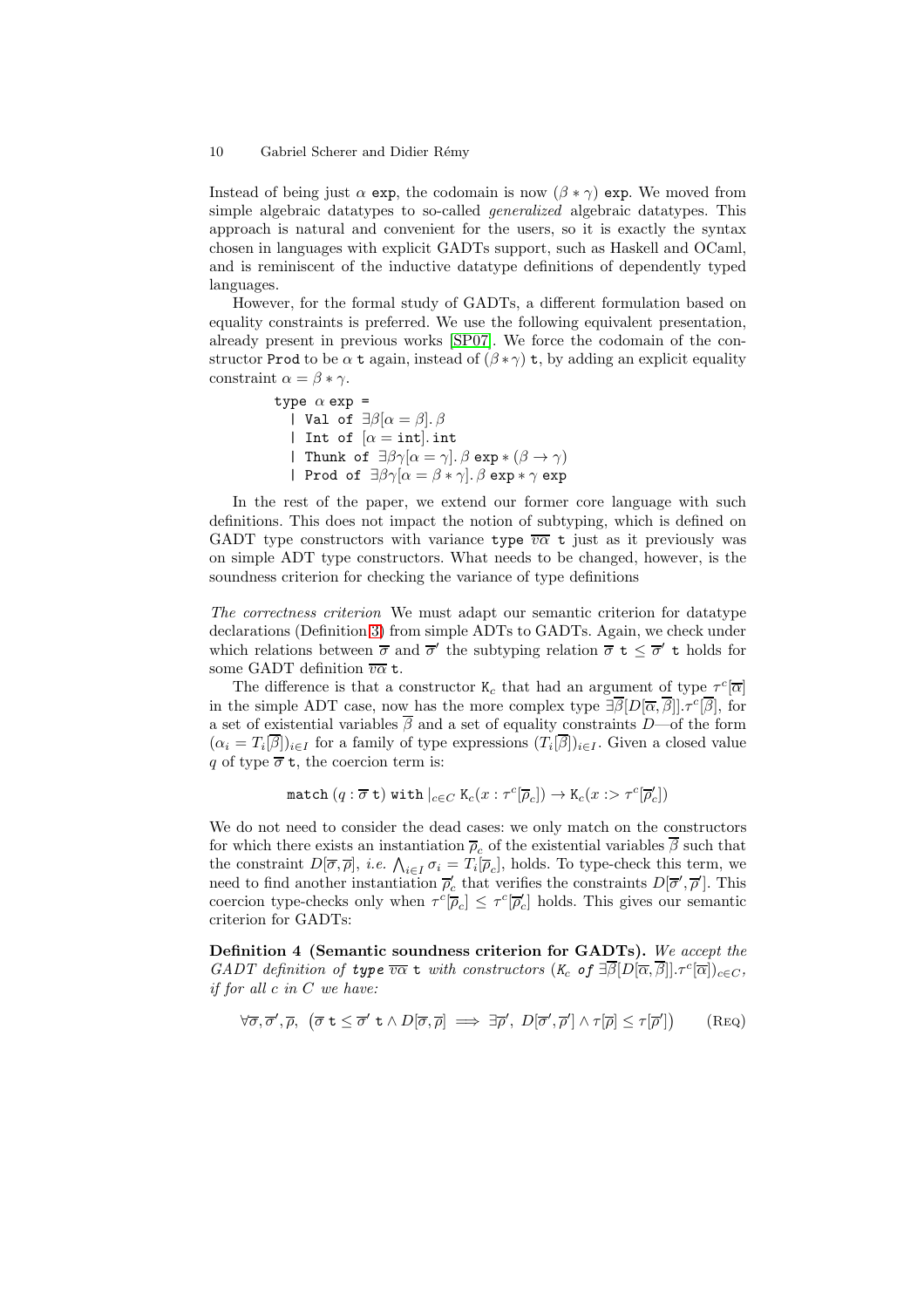As for ADTs, this criterion ensures soundness: if, under some variance annotation, a datatype declaration satisfies it, then the implied subtyping relations are all expressible as coercions in the language, and therefore correct. Whereas the simpler ADT criterion was already widely present in the literature, this one is less known; it is however present in the previous work of Simonet and Pottier [\[SP07\]](#page-19-5) (presented as a constraint entailment problem).

Another way to understand this criterion would be to define constrained existential types of the form  $\exists \overline{\beta}[D[\overline{\alpha}, \overline{\beta}]] \cdot \tau[\overline{\beta}]$  as first-class types and, with the right notion of subtyping for those, require that  $\overline{\sigma} \mathbf{t} \leq \overline{\sigma}' \mathbf{t}$  imply  $(\exists \overline{\beta}[D[\overline{\sigma}, \overline{\beta}]] \cdot \tau[\overline{\beta}]) \leq$  $(\exists \overline{\beta}[D[\overline{\sigma}', \overline{\beta}]] \cdot \tau[\overline{\beta}])$ . The (easy) equivalence between those two presentations is detailed in the work of Simonet and Pottier [\[SP07\]](#page-19-5).

## <span id="page-10-2"></span><span id="page-10-0"></span>3 Checking variances of GADT

#### 3.1 Expressing decomposability

If we specialize REQ to the Prod constructor of the  $\alpha$  exp example datatype, *i.e.* Prod of  $\exists \beta \gamma \alpha = \beta * \gamma \beta$  exp  $* \gamma$  exp, we get:

 $\forall \sigma, \sigma', \rho_1, \rho_2,$  $(\sigma \exp \leq \sigma' \exp \wedge \sigma = \rho_1 * \rho_2 \implies \exists \rho'_1, \rho'_2, (\sigma' = \rho'_1 * \rho'_2 \wedge \rho_1 * \rho_2 \leq \rho'_1 * \rho'_2))$ 

We can substitute equalities and use the (user-defined) covariance to simplify the subtyping constraint  $\sigma$  exp  $\leq \sigma'$  exp into  $\sigma \leq \sigma'$ :

$$
\forall \sigma', \rho_1, \rho_2, \ (\rho_1 * \rho_2 \leq \sigma' \implies \exists \rho'_1, \rho'_2, \ (\sigma' = \rho'_1 * \rho'_2 \ \land \ \rho_1 \leq \rho'_1 \ \land \ \rho_2 \leq \rho'_2)) \tag{1}
$$

This is the *upward closure* property mentioned in the introduction. The preceeding transformation is safe only if any supertype  $\sigma'$  of a product  $\rho_1 * \rho_2$  is itself a product, *i.e.* is of the form  $\rho'_1 * \rho'_2$  for some  $\rho'_1$  and  $\rho'_2$ .

More generally, for a type  $\Gamma \vdash \sigma$  and a variance v, we are interested in a closure property of the following form, where the notation  $(\bar{p} : \Gamma)$  simply classifies type vectors  $\bar{\rho}$  that have exactly one type  $\rho_i$  for each variable in  $\Gamma$ :

$$
\forall (\overline{\rho}: \Gamma), \sigma', \quad \sigma[\overline{\rho}] \prec_v \sigma' \implies \exists (\overline{\rho}': \Gamma), \sigma' = \sigma[\overline{\rho}']
$$

Here, the context  $\Gamma$  represents the set of existential variables of the constructor ( $\beta$  and  $\gamma$  in our example). We can easily express the condition  $\rho_1 \leq \rho'_1$  and  $\rho_2 \leq \rho_2'$  on the right-hand side of the implication by considering a context  $\Gamma$ annotated with variances  $(+\beta, +\gamma)$ , and using the context ordering  $(\prec_{\Gamma})$ . Then, (1) is equivalent to:

$$
\forall (\overline{\rho}: \varGamma), \sigma', \quad \sigma[\overline{\rho}]\prec_v \sigma' \implies \exists (\overline{\rho}': \varGamma), \ \overline{\rho} \prec_{\varGamma} \overline{\rho}' \wedge \sigma' = \sigma[\overline{\rho}']
$$

<span id="page-10-1"></span>Our aim is now to find a set of inference rules to check decomposability; we will later reconnect it to [Req](#page-9-0). In fact, we study a slightly more general relation, where the equality  $\sigma[\bar{\rho}'] = \sigma'$  on the right-hand side is relaxed to an arbitrary relation  $\sigma[\overline{\rho}'] \prec_{v'} \sigma'$ :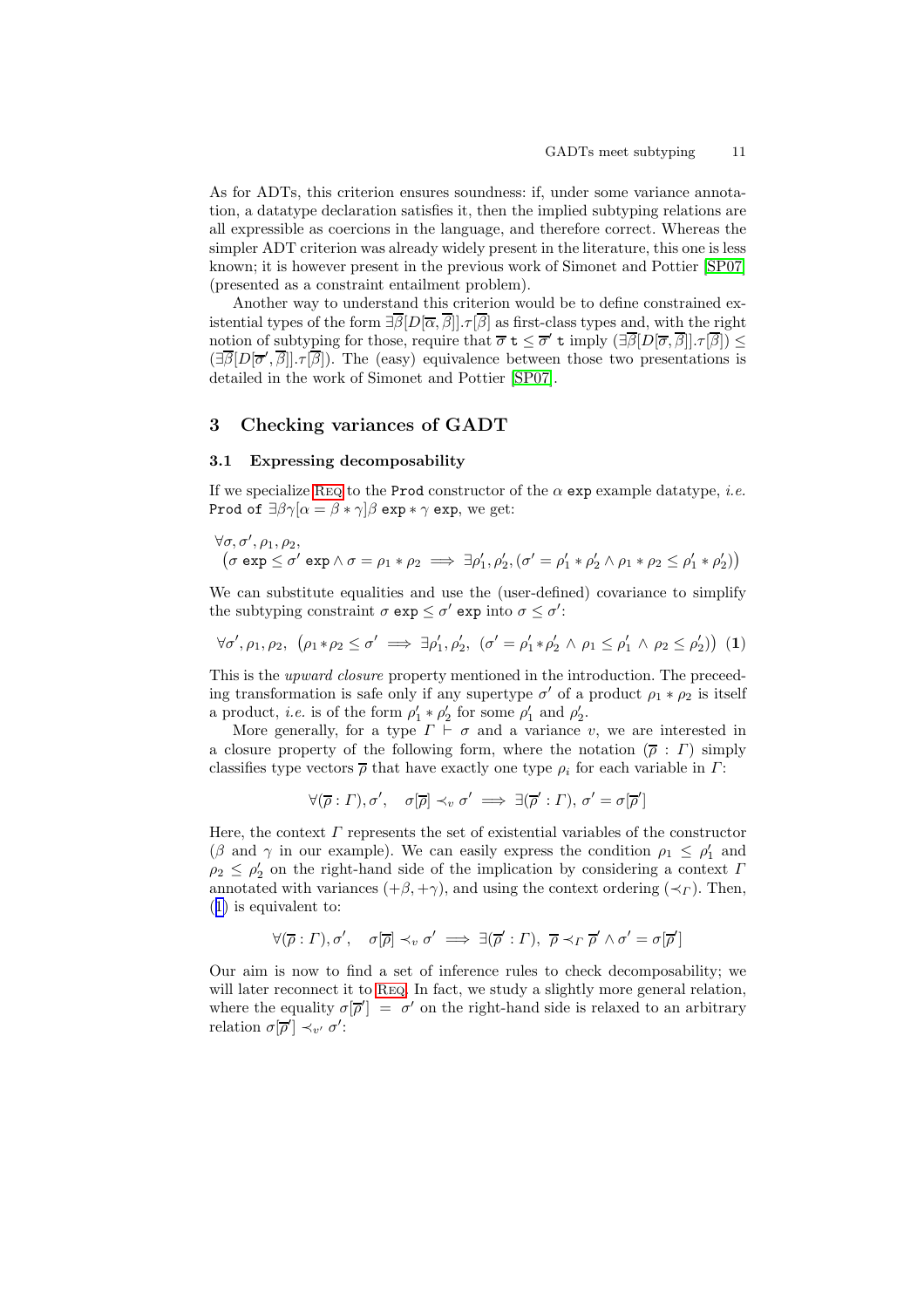**Definition 5 (Decomposability).** *Given a context*  $\Gamma$ , a type expression  $\sigma[\overline{\beta}]$ and two variances v and v', we say that  $\sigma$  is decomposable under  $\Gamma$  from vari*ance* v to variance v', which we write  $\Gamma \Vdash \sigma : v \leadsto v'$ , if the following property *holds:*

$$
\forall (\overline{\rho}: \Gamma), \sigma', \ \sigma[\overline{\rho}] \prec_v \sigma' \implies \exists (\overline{\rho}': \Gamma), \ \overline{\rho} \prec_{\Gamma} \overline{\rho}' \ \wedge \ \sigma[\overline{\rho}'] \prec_{v'} \sigma'
$$

We use the symbol  $\mathbb F$  rather than  $\vdash$  to highlight the fact that this is just a logic formula, not the semantic interpretation of a syntactic judgment—we will introduce one later in section [3.4.](#page-12-0)

Remark that, due to the *positive* occurrence of the relation  $\prec_{\Gamma}$  in the proposition  $\Gamma \Vdash \tau : v \leadsto v'$  and the anti-monotonicity of  $\prec_{\Gamma}$ , this formula is "antimonotone" with respect to the context ordering  $\Gamma \leq \Gamma'$ . This corresponds to saying that we can still decompose, but with less information on the existential witness  $\overline{\rho}'$ .

### <span id="page-11-1"></span>Lemma 4 (Anti-monotonicity).

*If*  $\Gamma \Vdash \tau : v \leadsto v'$  *holds and*  $\Gamma' \leq \Gamma$ , *then*  $\Gamma' \Vdash \tau : v \leadsto v'$  *also holds.* 

#### 3.2 Variable occurrences

In the Prod case, the type whose decomposability was considered is  $\beta * \gamma$  (in the context  $\beta$ ,  $\gamma$ ). In this very simple case, decomposability depends only on the type constructor for the product. In the present type system, with very strong invertibility principles on the subtyping relation, both upward and downward closures hold for products. In the general case, we require that this specific type constructor be upward-closed.

In general, the closure of the head type constructor alone is not enough to ensure decomposability of the whole type. For example, in a complex type expression with subterms, we should consider the closure of the type constructors appearing in the subterms as well. Besides, there are subtleties when a variable occurs several times.

For example, while  $\beta * \gamma$  is decomposable from (+) to (=),  $\beta * \beta$  is not:  $\bot * \bot$ is an instantiation of  $\beta * \beta$ , and a subtype of, *e.g.*, int \* bool, which is not an instance<sup>[7](#page-11-0)</sup> of  $\beta * \beta$ . The same variable occurring twice in covariant position (or having one covariant and one invariant or contravariant occurence) breaks decomposability.

On the other hand, two invariant occurrences are possible:  $\beta$  ref  $\ast \beta$  ref is upward-closed (assuming the type constructor ref is invariant and upwardclosed): if  $(\sigma \text{ ref} * \sigma \text{ ref}) \leq \sigma'$ , then by upward closure of the product,  $\sigma'$  is of the form  $\sigma'_1 * \sigma'_2$ , and by its covariance  $\sigma$  ref  $\leq \sigma'_1$  and  $\sigma$  ref  $\leq \sigma'_2$ . Now by invariance of ref we have  $\sigma'_1 = \sigma$  ref =  $\sigma'_2$ , and therefore  $\sigma'$  is equal to σ ref  $*$  σ ref, which is an instance of  $β$  ref  $* β$  ref.

<span id="page-11-0"></span><sup>7</sup> We use the term instance to denote the replacement of all the free variables of a type expression under context by closed types—not the specialization of an ML type scheme.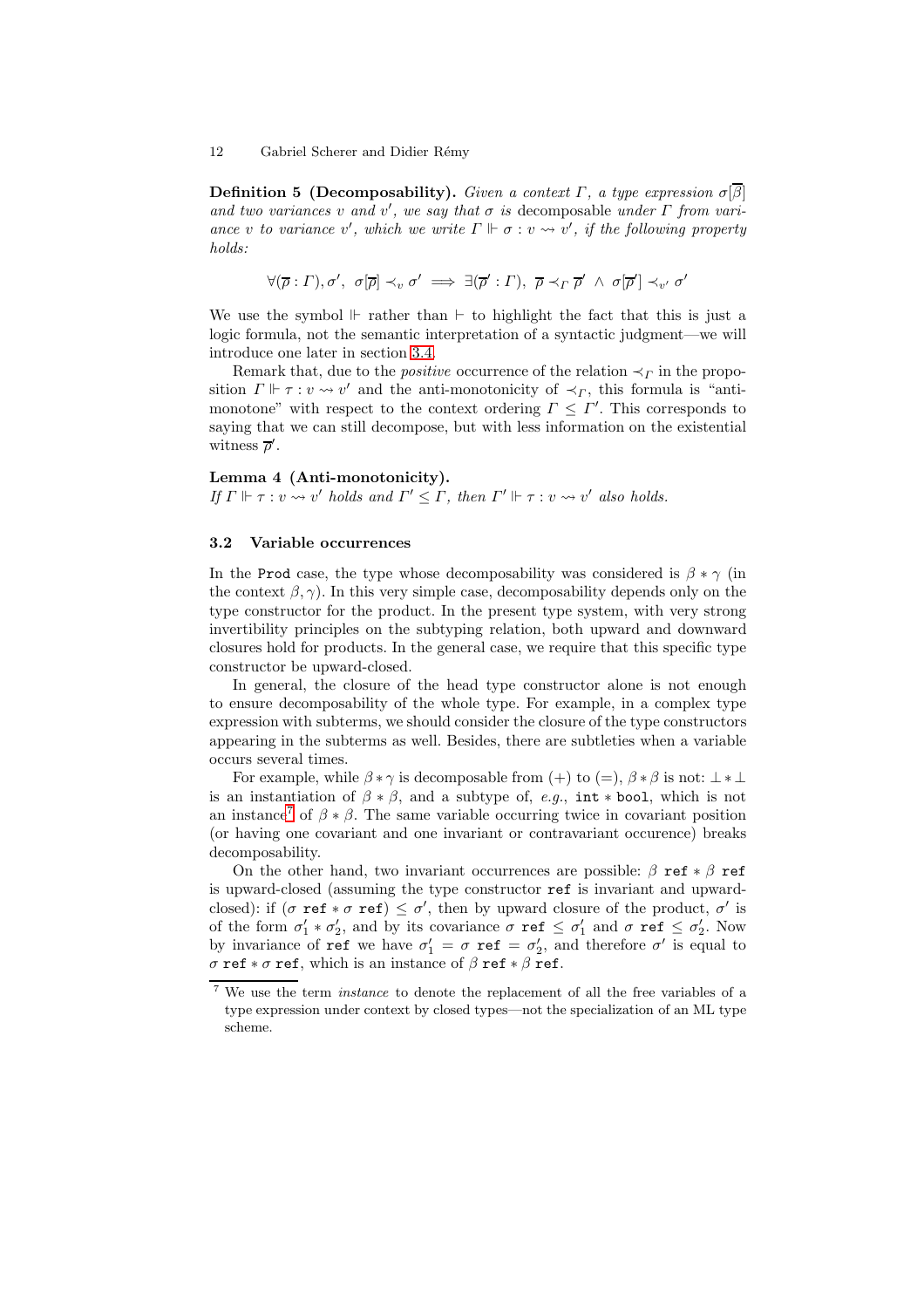Finally, a variable may appear in irrelevant positions without affecting closure properties;  $\beta * (\beta \text{ irr})$  (where irr is an upward-closed irrelevant type, defined for example as type  $\alpha$  irr = int) is upward closed: if  $\sigma * (\sigma \text{ irr}) \leq \sigma'$ , then  $\sigma'$ is of the form  $\sigma'_1 * (\sigma'_2 \text{ irr})$  with  $\sigma \leq \sigma'_1$  and  $\sigma \bowtie \sigma'_2$ , which is equiconvertible to  $\sigma'_1 * (\sigma'_1 \text{ irr})$  by irrelevance, an instance of  $\beta * (\beta \text{ irr})$ .

## 3.3 Context zipping

The intuition to think about these different cases is to consider that, for any  $\sigma'$ , we are looking for a way to construct a "witness"  $\overline{\sigma}'$  such that  $\tau[\overline{\sigma}'] = \sigma'$  from the hypothesis  $\tau[\overline{\sigma}] \prec_v \sigma'$ . When a type variable appears only once, its witness can be determined by inspecting the corresponding position in the type  $\sigma'$ . For example, in  $\alpha * \beta$  < bool \* int, the mapping  $\alpha \mapsto$  bool,  $\beta \mapsto$  int gives the witness pair bool, int.

However, when a variable appears twice, the two witnesses corresponding to the two occurrences may not coincide. (Consider for example  $\beta * \beta \leq \text{bool} * \text{int.}$ ) If a variable  $\beta_i$  appears in several *invariant* occurrences, the witness of each occurrence is forced to be equal to the corresponding subterm of  $\tau[\overline{\sigma}]$ , that is  $\sigma_i$ , and therefore the various witnesses are themselves equal, hence compatible. On the contrary, for two covariant occurrences (as in the  $\beta * \beta$  case), it is possible to pick a  $\sigma'$  such that the two witnesses are incompatible—and similarly for one covariant and one invariant occurrence. Finally, an irrelevant occurrence will never break closure properties, as all witnesses (forced by another occurrence) are compatible.

To express these merging properties, we define a *zip* operation  $v_1 \uparrow v_2$ , that formally expresses which combinations of variances are possible for several occurrences of the same variable; it is a partial operation (for example, it is not defined in the covariant-covariant case, which breaks the closure properties) with the following table:



#### <span id="page-12-0"></span>3.4 Syntactic decomposability

Equipped with the zipping operation, we introduce a judgment  $\Gamma \vdash \tau : v \Rightarrow v'$  to express decomposability, syntactically, defined by the inference rules on Figure [5.](#page-13-0) We also define its semantic interpretation  $[[\Gamma \vdash \tau : v \Rightarrow v']$ . The judgment and its interpretation were co-designed, so keeping the interpretation in mind is the best way to understand the subtleties of the inference rules. We use zipping, which requires correct variances, to merge sub-derivations into larger ones, so, in addition to decomposability, the interpretation also ensures that  $v$  is a correct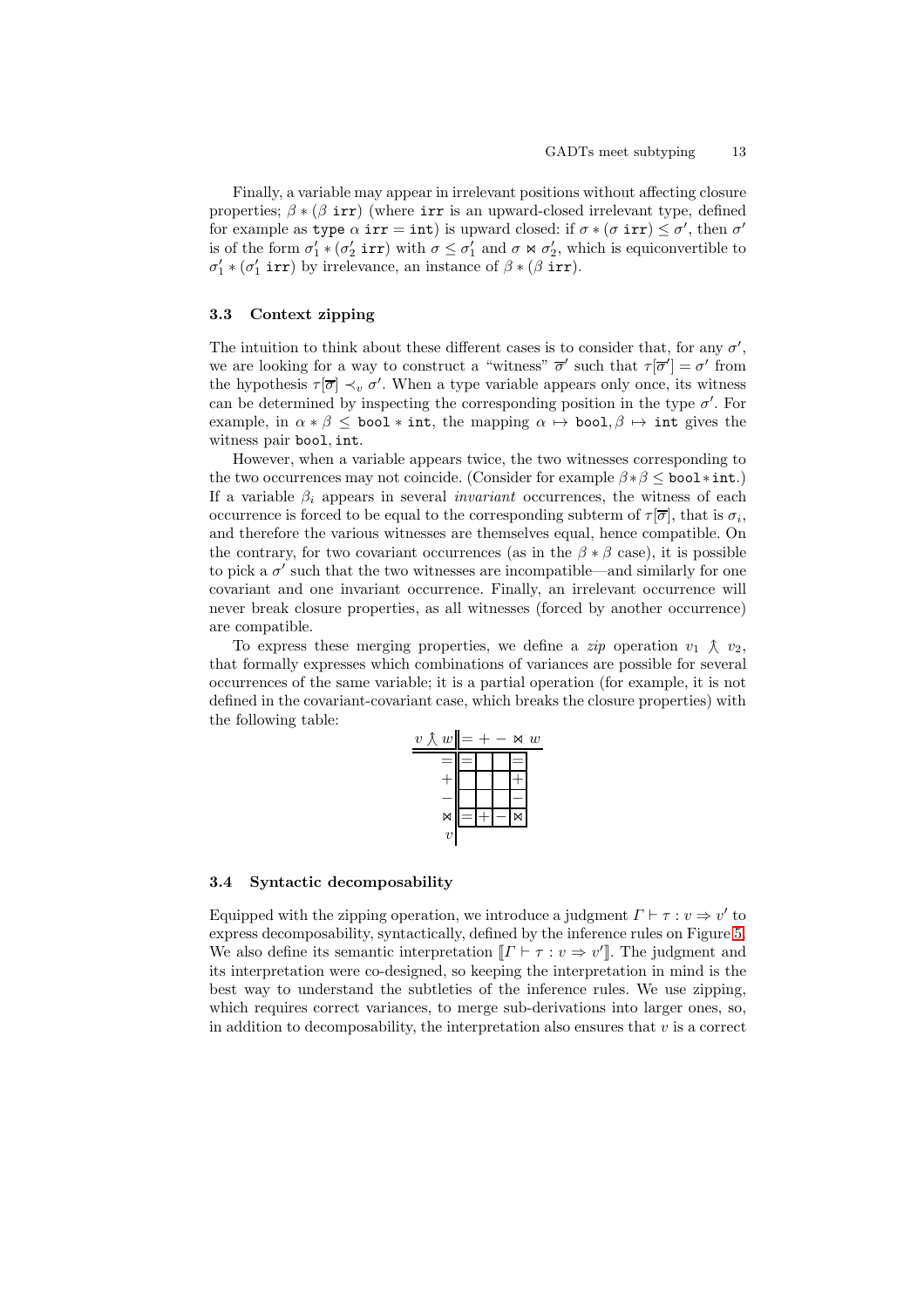<span id="page-13-3"></span><span id="page-13-1"></span>SC-TRIV  
\n
$$
v \ge v'
$$
  $\Gamma \vdash \tau : v$   
\n $\frac{w \alpha \in \Gamma} w = v$   
\nSC-CONSTR  
\nSC-CONSTR  
\n $\frac{\Gamma \vdash \text{type } \overline{w\alpha} \text{ t} : v\text{-closed} \qquad \Gamma = \hat{\lambda}_i \Gamma_i \qquad \forall i, \Gamma_i \vdash \sigma_i : v.w_i \Rightarrow v'.w_i}{\Gamma \vdash \overline{\sigma} \text{ t} : v \Rightarrow v'}$ 

<span id="page-13-2"></span><span id="page-13-0"></span>

variance for  $\tau$  under  $\Gamma$ . This subtlety is why we have two different properties for decomposability,  $\Gamma \Vdash \tau : v \leadsto v'$  and  $\llbracket \Gamma \vdash \tau : v \Rightarrow v' \rrbracket$ .

#### Definition 6 (Interpretation of syntactic decomposability).

*We write*  $\llbracket \Gamma \vdash \tau : v \Rightarrow v' \rrbracket$  *for the conjunction of properties*  $\llbracket \Gamma \vdash \tau : v \rrbracket$  *and*  $\Gamma \Vdash \tau : v \leadsto v'.$ 

To understand the inference rules, the first thing to notice is that the present rules are not completely syntax-directed: we first check whether  $v \geq v'$  holds, and if not, we apply syntax-directed inference rules; existence of derivations is still easily decidable. If  $v \geq v'$  holds, satisfying  $\Gamma \Vdash \tau : v \leadsto v'$  (Definition [5\)](#page-10-1) is trivial:  $\tau[\overline{\sigma}] \prec_v \tau'$  implies  $\tau[\overline{\sigma}] \prec_{v'} \tau'$ , so taking  $\overline{\sigma}$  for  $\overline{\sigma}'$  is always a correct witness, which is represented by Rule [sc-Triv](#page-13-1). The other rules then follow the same structure as the variance-checking judgment.

Rule [sc-Var](#page-13-2) is very similar to [vc-Var](#page-7-2), except that the condition  $w \geq v$  is replaced by a stronger equality  $w = v$ . This difference comes from the fact that the semantic condition for closure checking (Definition [2\)](#page-7-1) includes both a variance check, which is monotonic in the context (Lemma [2\)](#page-7-3) and the decomposability property, which is anti-monotonic (Lemma [4\)](#page-11-1), so the present judgment must be invariant with respect to the context.

The most interesting rule is [sc-Constr](#page-13-3)a. It checks first that the head type constructor is v-closed (according to Definition [1\)](#page-5-7); then, it checks that each subtype is decomposable from  $v$  to  $v'$ , with compatible witnesses, that is, in an environment family  $(\Gamma_i)_{i\in I}$  that can be zipped into a unique environment  $\Gamma$ .

## Lemma 5 (Soundness of syntactic decomposability). *If the judgment*  $\Gamma \vdash \tau : v \Rightarrow v'$  *holds, then*  $\llbracket \Gamma \vdash \tau : v \Rightarrow v' \rrbracket$  *holds.*

Completeness is the general case is however much more difficult and we only

# <span id="page-13-4"></span>prove it when the right-hand side variance  $v'$  is  $(=)$ . In other words, we take back the generality that we have introduced in §[3.1](#page-10-2) when defining decomposability.

## Lemma 6 (Completeness of syntactic decomposability).

*If*  $[I \rdash \tau : v \Rightarrow v']$  holds for  $v' \in \{\equiv, \bowtie\}$ , then  $\Gamma \vdash \tau : v \Rightarrow v'$  is provable.

Lemma [6](#page-13-4) is an essential piece to finally turn the semantic criterion [Req](#page-9-0) into a purely syntactic form.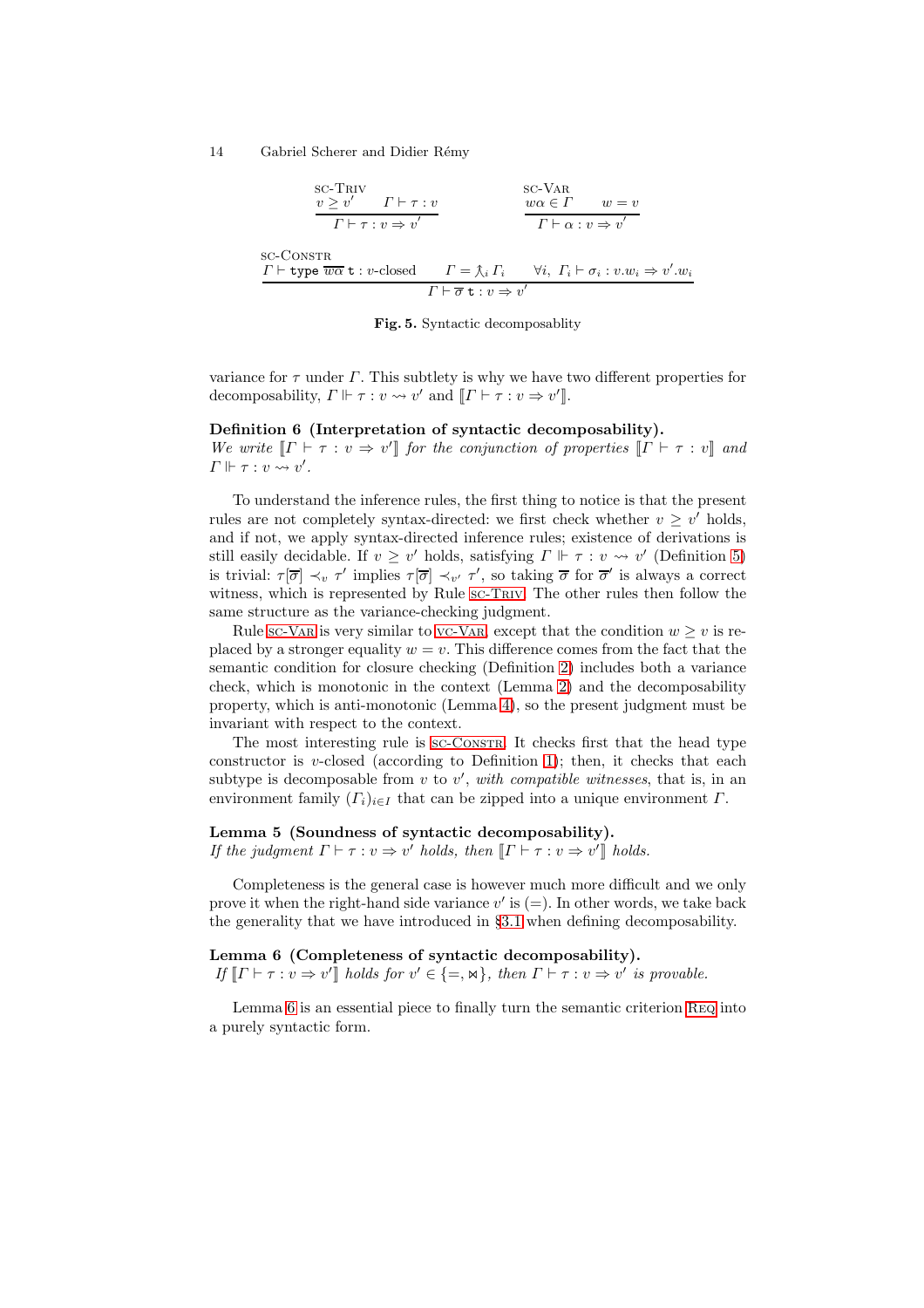**Theorem 2 (Algorithmic criterion).** *Given a variance annotation*  $(v_i \alpha_i)_{i \in I}$ and a constructor declaration of type  $(\exists \overline{\beta} [\bigwedge_{i \in I} \alpha_i = T_i[\overline{\beta}]] \cdot \tau[\overline{\beta}])$ , the soundness *criterion* [Req](#page-9-0) *for this constructor is equivalent to*

$$
\exists \Gamma, (\Gamma_i)_{i \in I}, \quad \Gamma \vdash \tau : (+) \quad \wedge \quad \Gamma = \mathop{\uparrow}_{i \in I} \Gamma_i \quad \wedge \quad \forall i \in I, \ \Gamma_i \vdash T_i : v_i \Rightarrow (=)
$$

The three parts of this formula can be explained to a user, as soon as the underlying semantic phenomenons (variable interference through zipping, and upward- and downward-closure) have been understood—there is no way to get around that. They are best read from right to left. The last part on the  $(T_i)_{i\in I}$  is the decomposability requirement that failed in our example with  $\leq m : int \geq$ : the type expressions equated with a covariant variable should be upward-closed, and those equated with a contravariant one downward-closed. The zipping part checks that the equations do not create interference through shared existential variables, as in type  $(+\alpha, =\beta)$  eq = Refl of  $\exists \gamma[\alpha = \gamma, \beta = \gamma]$ . Finally, the variance check corresponds to the classic variance check on argument types of ADTs. One can verify that in presence of a simple ADT, this new criterion reduces to the simple syntactic criterion.

This presentation of the correctness criterion only relies on syntactic judgments. It is pragmatic in the sense that it suggests a simple and direct implementation, as a generalization of the check currently implemented in type system engines—which corresponds to the  $\Gamma \vdash \tau : (+)$  part.

To compute the contexts  $\Gamma$  and  $(\Gamma_i)_{i\in I}$  existentially quantified in this formula, one can use a variant of our syntactic judgments where the environment  $\Gamma$  is not an input, but an output of the judgment; in fact, one should return for each variable  $\alpha$  the *set* of possible variances for this judgment to hold. For example, the query  $(? \vdash \alpha * \beta \text{ ref} : +)$  should return  $(\alpha \mapsto \{+, =\}; \beta \mapsto \{= \})$ . Defining those algorithmic variants of the judgments is routine. The sets of variances corresponding to the decomposability of the  $(T_i)_{i \in I}$   $(? \vdash T_i : v_i \Rightarrow (=))$ should be zipped together and intersected with the possible variances for  $\tau$ , returned by  $(? \vdash \tau : +)$ . The algorithmic criterion is satisfied if and only if the intersection is not empty; this can be decided in a simple and efficient way.

#### <span id="page-14-0"></span>4 Discussion

#### 4.1 Upward and downward closure in a ML type system

In the type system we have used so far, all type constructors but  $p$  and  $q$  are both upward and downward-closed. This simple situation, however, does not hold in general: richer subtyping relations will have weaker invertibility properties. As soon as a bottom type  $\perp$  is introduced, for example, such that that for all type  $\sigma$ we have  $\perp \leq \sigma$ , downward-closure fails for all types – but  $\perp$  itself. For example, products are no longer downward-closed:  $\Gamma \vdash \sigma * \tau \geq \bot$  does not implies that  $⊥$  is equal to some  $σ' * τ'$ . Conversely, if one adds a top type  $⊤$ , bigger than all other types, then most type are not upward-closed anymore.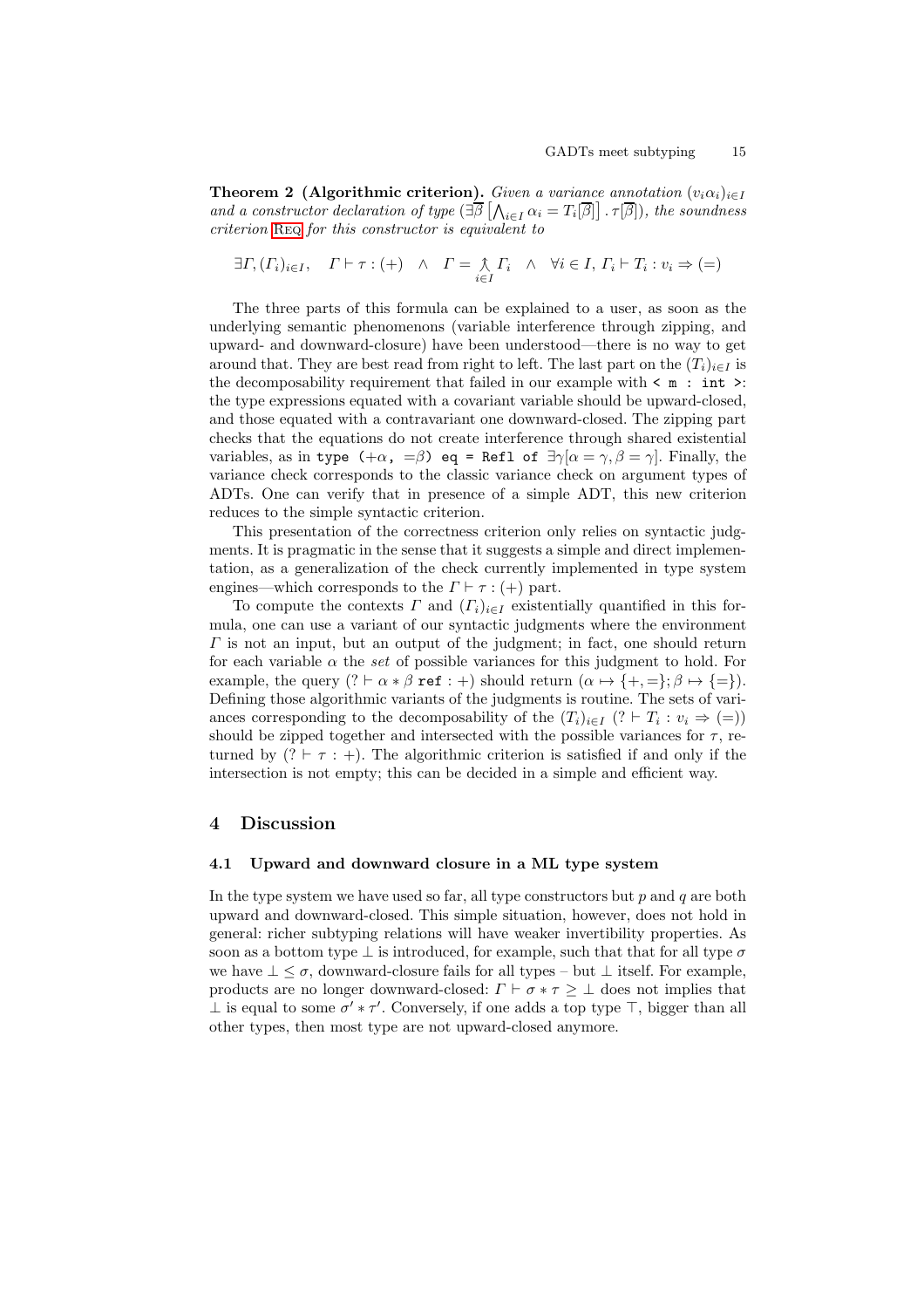In OCaml, there is no  $\perp$  or  $\perp$  type<sup>[8](#page-15-0)</sup>. However, object types and polymorphic variants have subtyping, so they are, in general, neither upward nor downwardclosed. Finally, subtyping is also used in private type definitions, which were demonstrated in the example. Our closure-checking relation therefore degenerates into the following, quite unsatisfying, picture:

- no type is downward-closed because of the existence of private types;
- no object type but the empty object type is upward-closed;
- no arrow type is upward-closed because its left-hand-side would need to be downward-closed;
- datatypes are upward-closed if their components types are.

From a pragmatic point of view, the situation is not so bad; as our main practical motivation for finer variance checks is the relaxed value restriction, we care about upward-closure (covariance) more than downward-closure (contravariance). This criterion tells us that covariant parameters can be instantiated with covariant datatypes defined from sum and product types (but no arrow), which would satisfy a reasonable set of use cases.

## 4.2 A better control on upward and downward-closure

There is a subtle design question here. Decomposability is fundamentally a negative statement on the subtyping relation, guaranteeing that some types have no supertypes of a different structure. It is therefore not necessarily preserved by addition to the subtyping relation – our system, informally, is non- -monotone in the subtyping relation.

This means that if we adopt the correctness criterion above, we must be careful in the future not to enrich the subtyping relation too much. Consider private types for example: one could imagine a symmetric concept of a type that would be strictly *above* a given type  $\tau$ ; we will name those types invisible types (they can be constructed, but not observed). Invisible types and GADT covariance seem to be working against each other: if the designer adds one, adding the other later will be difficult.

A solution to this tension is to allow the user to *locally* guarantee negative properties about subtyping (what is *not* a subtype), at the cost of selectively abandoning the corresponding flexibility. Just as object-oriented languages have final classes that cannot be extended any more, we would like to be able to define some types as downward-closed (respectively upward-closed), that cannot later be made private (resp. invisible). Such declarations would be rejected if the defining type, for example an object type, already has subtypes (resp. supertypes), and would forbid further declarations of types below (resp. above) the defined type, effectively guaranteeing downward (resp. upward) closure.

<span id="page-15-0"></span><sup>&</sup>lt;sup>8</sup> A bottom type would be admissible, but a top type would be unsound in OCaml, as different types may have different runtime representations. Existential types, that may mix values of different types, are constructed explicitly through a boxing step.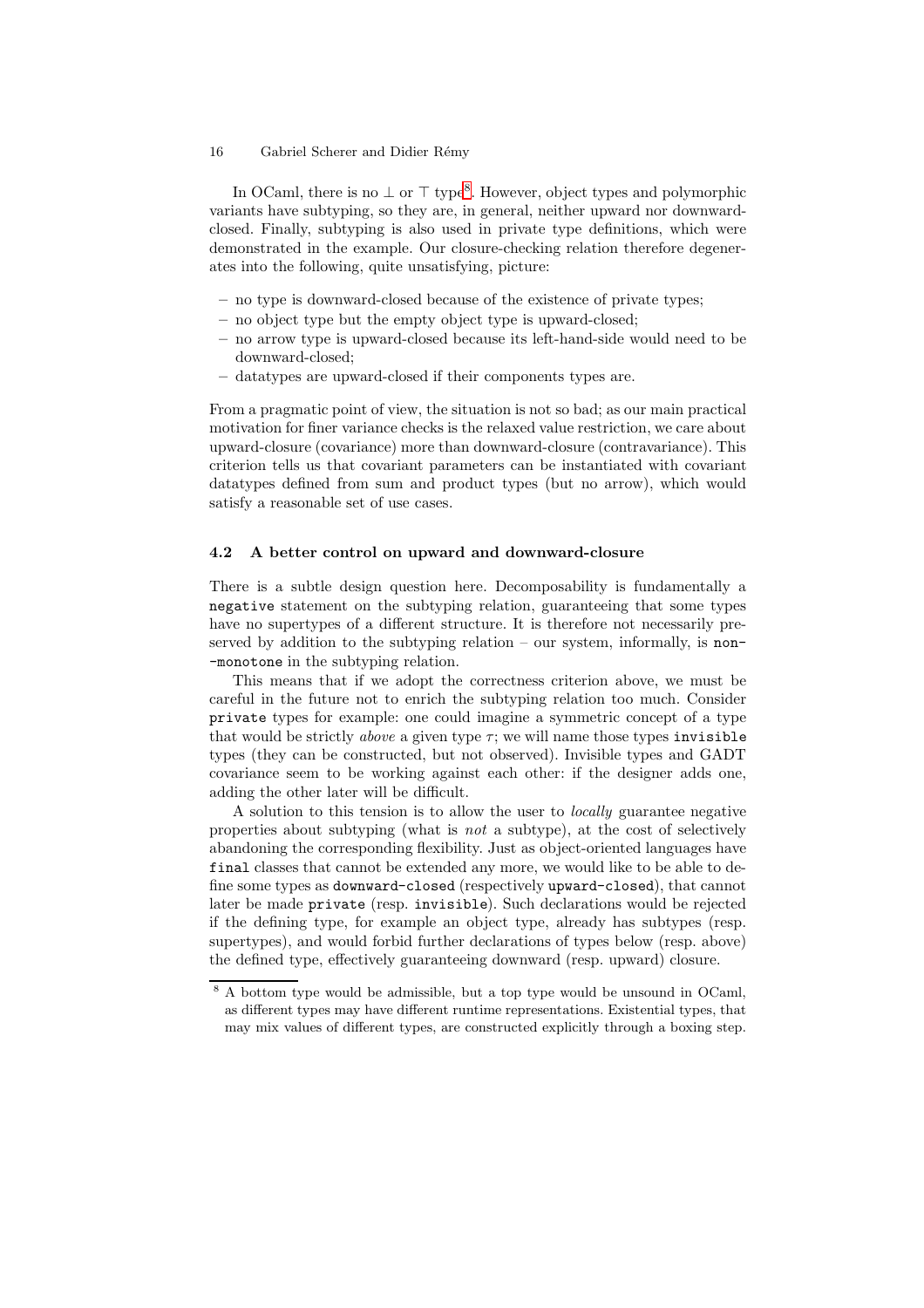Finally, upward or downward closure is a semantic aspect of a type that we must have the freedom to publish through an interface: abstract types could optionally be declared upward-closed or downward-closed.

#### <span id="page-16-0"></span>4.3 Subtyping constraints and variance assignment

We will now revisit our example of strongly typed expressions in the introduction. A simple way to get such a type to be covariant would be, instead of proving delicate, non-monotonic upward-closure properties on the tuple type involved in the equation  $\alpha = \beta * \gamma$ , to *change* this definition so that the resulting type is obviously covariant:

type  $+\alpha$  exp = | Val of  $\exists \beta[\alpha \geq \beta]. \beta$ | Int of  $\alpha \geq \text{int}.$  int | Thunk of  $\exists \beta \gamma \, [\alpha \geq \gamma]$ .  $\beta \exp * (\beta \to \gamma)$ | Prod of  $\exists \beta \gamma \, [\alpha \geq \beta * \gamma]$ .  $\beta$  exp  $* \gamma$  exp

We have turned each equality constraint  $\alpha = T[\overline{\beta}]$  into a subtyping constraint  $\alpha \geq T[\overline{\beta}]$ . For a type  $\alpha'$  such that  $\alpha \leq \alpha'$ , we get by transitivity that  $\alpha' \geq T[\overline{\beta}]$ . This means that  $\alpha$  exp trivially satisfies the correctness criterion [Req](#page-9-0). Formally, instead of checking  $\Gamma \vdash T_i : v_i \Rightarrow (=)$ , we are now checking  $\Gamma \vdash T_i : v_i \Rightarrow$  $(+)$ , which is significantly easier to satisfy: when  $v_i$  is itself + we can directly apply the [sc-Triv](#page-13-1) rule. Note that this only works in the easy direction: while  $\Gamma \vdash T_i : (+) \Rightarrow (+)$  is easy to check,  $\Gamma \vdash T_i : (+) \Rightarrow (-)$  is just as hard as  $\Gamma \vdash T_i : (+) \Rightarrow (-)$ . In particular, an equality  $(\sigma = \sigma')$  is already equivalent to a pair of inequalities  $(\sigma \leq \sigma' \land \sigma \geq \sigma')$ .

While this different datatype gives us a weaker subtyping assumption when pattern-matching, we are still able to write the classic function eval :  $\alpha$  exp  $\rightarrow \alpha$ , because the constraints  $\alpha \geq \tau$  are in the right direction to get an  $\alpha$  as a result.

Let 
$$
\text{rec} \text{ eval} : \alpha \exp \rightarrow \alpha = \text{function}
$$

\n| Val  $\beta$  ( $\mathbf{v} : \beta$ )  $\rightarrow$  ( $\mathbf{v} : \mathbf{v} \alpha$ )

\n| Int (n : int)  $\rightarrow$  (n :  $\mathbf{v} \alpha$ )

\n| Thunk  $\beta \gamma$  (( $\mathbf{v} : \beta \exp$ ), (f :  $\beta \rightarrow \gamma$ ))  $\rightarrow$  (f (eval v) :  $\alpha$ )

\n| Prod  $\beta \gamma$  ((b :  $\beta \exp$ ), (c :  $\gamma \exp$ ))  $\rightarrow$  ((eval b, eval c) :  $\alpha$ )

This variation on GADTs, using subtyping instead of equality constraints, has been studied by Emir *et al* [\[EKRY06\]](#page-19-3) in the context of the C♯ programming language—it is also expressible in Scala. However, using subtyping constraints in GADTs has important practical drawbacks in a ML-like language. While typed object-oriented programming languages tend to use explicit polymorphism and implicit subtyping, ML uses implicit polymorphism and explicit subtyping (when present). Thus in ML, equality constraints can be implicitly used while subtyping constraints must be explicitly used: unification-based inference favors bidirectional equality over unidirectional subtyping. This makes GADT definitions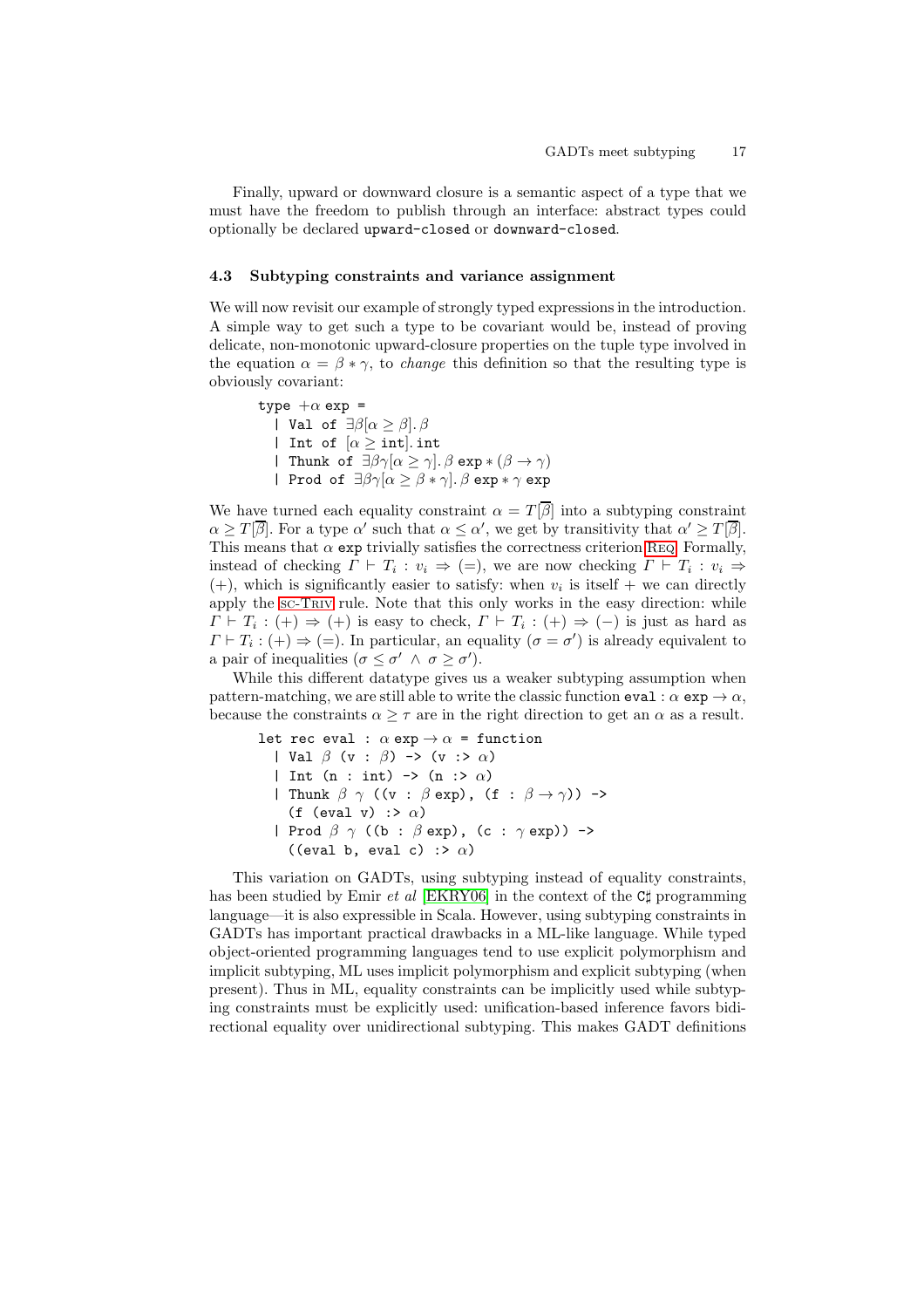based on single subtyping constraints less convenient to use, because of the corresponding syntactic burden, and this is probably the reason why the notion of GADTs found in functional languages use only equality constraints. Subtyping constraints need also be explicit in the type declaration, forcing the user out of the convenient "generalized codomain type" syntax.

Finally, weakening equality constraints into a subtyping constraint in one direction is not always possible; sometimes the strictly weaker expressivity of the type forbids important uses. One must then use an equality constraint, and use our decomposability-based reasoning to justify the variance annotation. Consider the following example:

```
type +\alpha tree =
   | Node of \exists \beta[\alpha = \beta \text{ list}].(\beta \text{ tree}) list
let append : \alpha tree *\alpha tree \rightarrow \alpha tree = function
   | Node \beta_1 (11 : \beta_1 tree list), Node \beta_2 (12 : \beta_2 tree list) ->
          Node (List.append l1 l2)
```
We know that the two arguments of append have the same type  $\alpha$  tree. When matching on the Node constructors, we learn that  $\alpha$  is equal to both  $\beta_1$  list and  $\beta_2$  list, from which we can deduce that  $\beta_1$  is equal to  $\beta_2$  by non-irrelevance of list. The concatenation of the lists l1 and l2 type-checks because this equality holds. If we used a type system without the decomposability criterion, we would need to turn the constructor constraint into  $\exists \beta[\alpha > \beta \text{ list}]$ to preserve covariance of  $\alpha$  tree. We wouldn't necessarily have  $\beta_1$  and  $\beta_2$  equal anymore, so (List.append 11 12), hence the definition of append would not type-check. We would need decomposability-based reasoning to deduce, from  $\alpha \geq \beta$  list and the fact that list is upward-closed, that in fact  $\alpha = \beta'$  list for some  $\beta'$ .

This demonstrates that single subtyping constraints and our novel decomposability check on equality constraints are of incomparable expressivity: each setting handles programs that the other cannot type-check. From a theoretical standpoint, we think there is value in exploring the combination of both systems: using subtyping constraints rather than equalities, but also using decomposability to deduce stronger equalities when possible.

Note that while our soundness result directly transposes to a type-system with decomposability conditions on subtyping rather than equality constraints, our completeness result is special-cased on equality constraints. Completeness in the case of subtyping constraints is an open question.

## Related Work

Simonet and Pottier [\[SP07\]](#page-19-5) have studied GADTs in a general framework  $HMG(X)$ , inspired by  $HM(X)$ . They were interested in type inference using constraints, so considered GADTs with arbitrary constraints rather than type equalities, and considered the case of subtyping with applications to information flow security in mind. Their formulation of the checking problem for datatype declarations,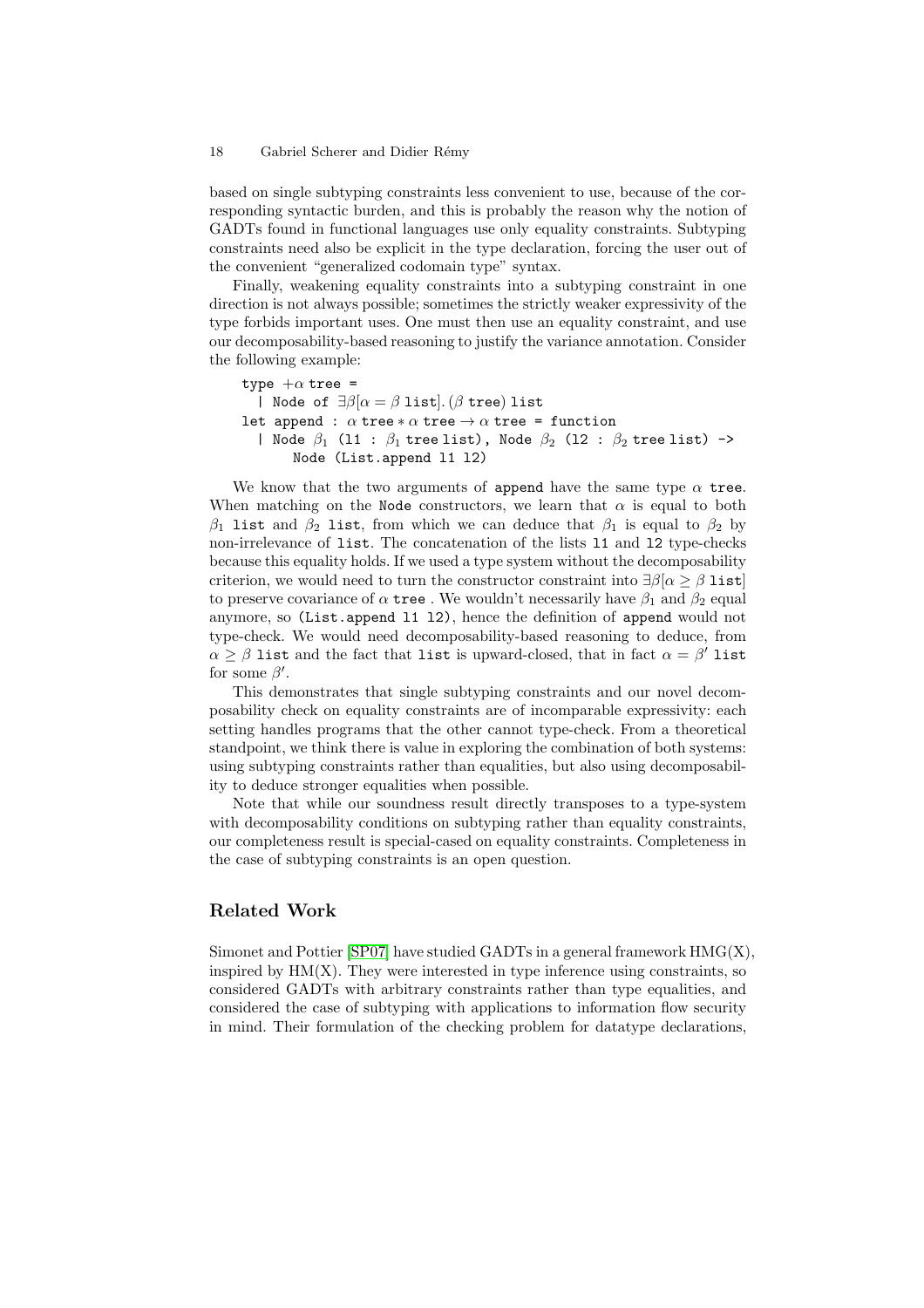as a constraint-solving problem, is exactly our semantic criterion and is not amenable to a direct implementation. Correspondingly, they did not encounter any of the new notions of upward and downward-closure and variable interference (zipping) discussed in the present work. They define a dynamic semantics and prove that this semantic criterion implies subject reduction and progress. However, we cannot directly reuse their soundness result as they work in a setting where all constructors are upward- and downward-closed (their subtyping relation is atomic). We believe this is only an artifact of their presentation and their proof should be easily extensible to our setting.

Emir, Kennedy, Russo and Yu [\[EKRY06\]](#page-19-3) studied the soundness of an objectoriented calculus with subtyping constraints on classes and methods. Previous work [\[KR05\]](#page-19-6) had established the correspondence between equality constraints on methods in an object-oriented style and GADT constraints on type constructors in functional style. Through this surprisingly non-obvious correspondence, their system matches our presentation of GADTs with subtyping constraints and easier variance assignment, detailed in §[4.3.](#page-16-0) They provide several usage examples and a full soundness proof using a classic syntactic argument. However, they do not consider the more delicate notions of decomposability, and their system therefore cannot handle some of the examples presented here.

## Future Work

*Experiments with* v*-closure of type constructors as a new semantic property* In a language with non-atomic subtyping such as OCaml, we need to distinguish  $v$ -closed and non- $v$ -closed type constructors. This is a new semantic property that, in particular, must be reflected through abstraction boundaries: we should be able to say about an abstract type that it is  $v$ -closed, or not say anything.

How inconvenient in practice is the need to expose those properties to have good variance for GADTs? Will the users be able to determine whether they want to enforce *v*-closure for a particular type they are defining?

*Completeness of variance annotations with domain information* The way we present GADTs using equality constraints instead of the codomain syntax is wellknown to practictioners, under the form of a "factoring" transformation where an arbitrary GADT is expressed as a simple ADT, using the equality GADT  $(\alpha, \beta)$  eq as part of the constructor arguments to reify equality information.

This transformation does not work anymore with our current notion of GADTs in presence of subtyping. Indeed, all we can soundly say about the equality type  $(\alpha, \beta)$  eq is that it must be invariant in both its parameters; using  $(\alpha, T_i[\beta])$  eq as part of a constructor type would force the paramter  $\alpha$  to be invariant.

We think it would possible to re-enable factoring by eq by considering *domain information*, that is, information on constraints that must hold for the type to be inhabited. If we restricted the subtyping rule with conclusion  $\overline{\sigma} \mathbf{t} \leq \overline{\sigma'} \mathbf{t}$  to only cases where  $\overline{\sigma}$  t and  $\overline{\sigma}'$  t are inhabited—with a separate rule to conclude subtyping in the non-inhabited case—we could have a finer variance check, as we